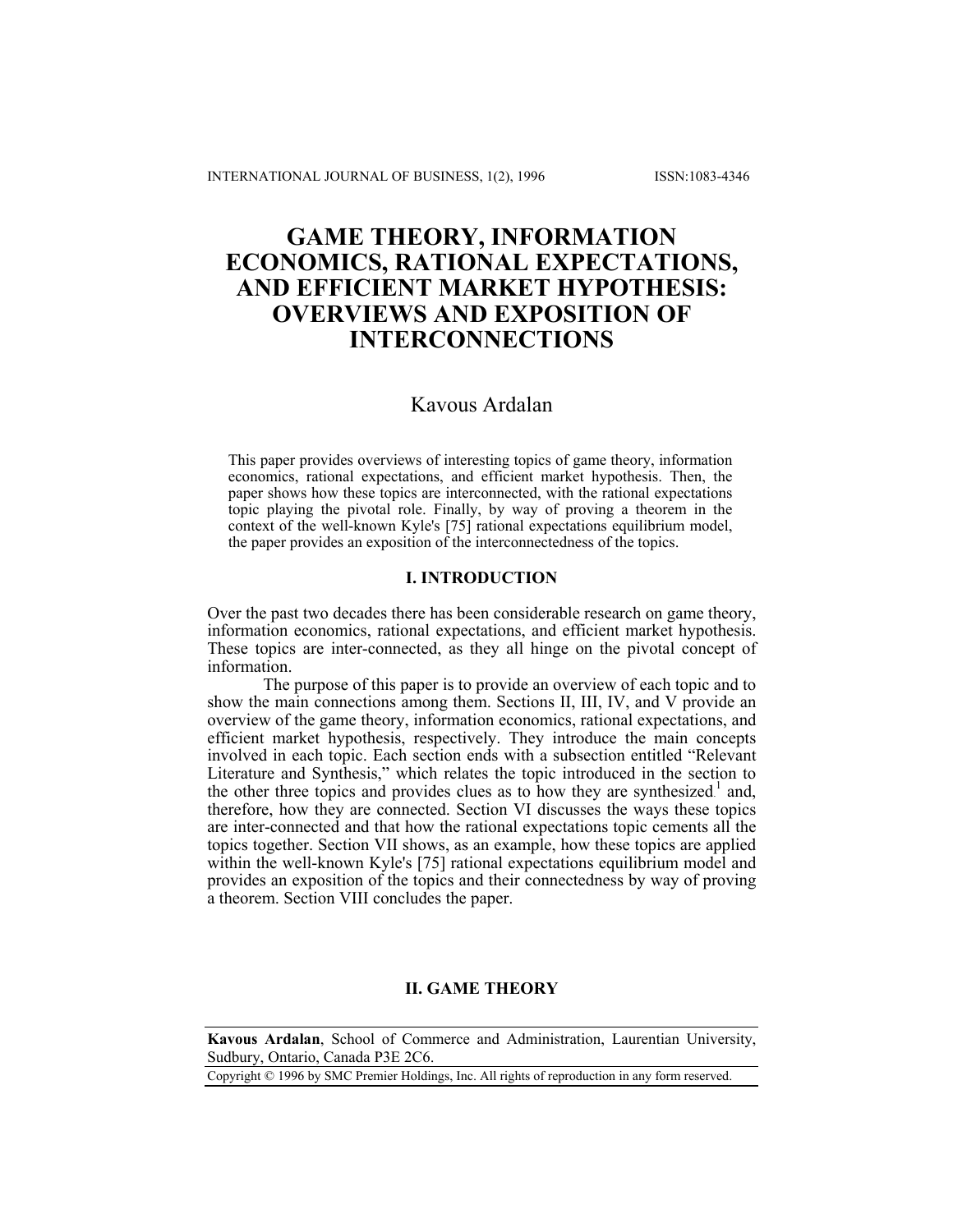Game theory started to be more widely used in economics in the 1970's and in finance in the late 1980's. Economists noticed that the amount of information possessed by individuals was important in analyzing economic behavior, partly because it changed individual's behavior. The strategic interactions among individuals raised important questions.

 Game theory is mostly concerned with the so-called cooperative game theory. Recently, however, there has been a shift in emphasis toward non-cooperative game theory.

 Non-cooperative game theory is a useful tool for analyzing strategic behavior among individuals and has many applications. This overview is intended to introduce the aspects of the theory that have proven most useful as foundations in recent applications. This introduction will be composed of four basic tools, starting with the concept of Nash equilibrium for static games of complete information and continuing with its natural extensions to dynamic games of complete information, to static games of incomplete information, and to dynamic games of incomplete information.

# **II.A. Games and Strategies**

A game is usually described in its "extensive form," which specifies who plays first, the information and choices available to a player, the pay-offs for all players given all players' choices, and in some cases a probability distribution for moves by nature. The tree of the game reflects this extensive form. The game is static if all players choose actions at the same time, and the game is dynamic if players choose actions in turn.

 Let us assume that the structure of the tree in its entirety is "common knowledge;" that is, all players know it, know that other players know it, and so on. The exogenous uncertainties, i.e., moves of nature, are incorporated into the tree as well.

 The choice by a player of a given action with certainty is called a "pure strategy." However, when the player randomizes among the action choices open to him/her, with a probability distribution, the strategy is called a "mixed strategy." The pay-off to a mixed strategy is the expected value of the corresponding pure strategy pay-offs.

#### **II.B. Nash Equilibrium**

When making a decision, a player must foresee how the other players will behave. The basis for the forecast is that other players do not play dominated strategies.

 In many situations, however, the process of elimination of dominated strategies does not result in a unique strategy or in a limited number of them. In those situations, Nash equilibrium provides a useful guideline. Nash equilibrium is defined as a set of strategies such that no player, taking the other players' actions as given, wishes to change his/her own action. This definition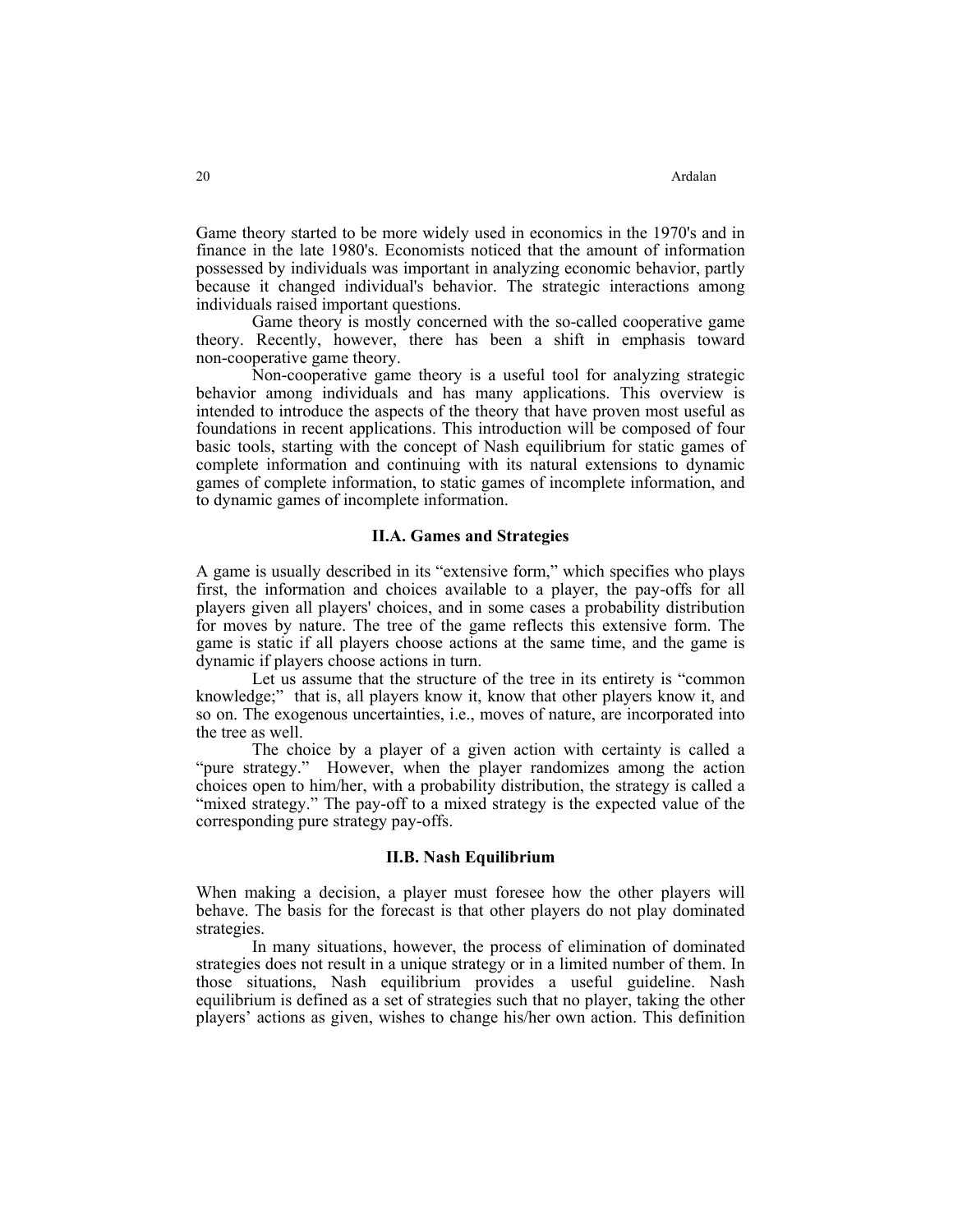is also extended to allow mixed strategies by substituting the expected pay-off over the mixed strategies in the above definition.

# **II.C. Perfect Equilibrium**

To arrive at a Nash equilibrium, each player takes other players' strategies as given. In dynamic games, where a player chooses some actions after observing some of the other players' actions, the concept of Nash equilibria loses its attractiveness. This subsection introduces a refinement of Nash equilibrium for dynamic games that improves on the concept of Nash equilibrium.

 Perfect equilibrium is the set of Nash equilibria that results from requiring that the players take optimal actions even in situations that are not reached on the equilibrium path. The perfect equilibrium is obtained by working the tree backwards. In other words, by knowing the last player's re-action to each of the other players' actions, we can fold back the tree. The game then reduces to a single-decision-maker problem in which the first player chooses his/her optimal action.

 Perfect equilibrium is useful in games of perfect information and games of almost perfect information. In games of perfect information, the player whose turn it is to play knows, i.e., has perfect information about, all the actions that have been taken before his/her play. Actions are taken one at a time.

 In games of almost perfect information, the game is decomposed into a number of periods, which may be finite or infinite. At each date the players simultaneously choose actions knowing all the actions chosen by all players at previous dates. Since in these games simultaneity is introduced only within a period, the games are called games of almost perfect information. An example of an almost perfect game is the repeated game in which a one-period simultaneous-action game is repeated several times.

#### **II.D. Bayesian Equilibrium**

Imperfect information and incomplete information are different. A player has imperfect information when he/she does not know what the other players have already done. On the other hand, a player has incomplete information when he/she does not know other players' characteristics. However, a game with incomplete information may be transformed into one with imperfect information. The characteristic, or type, of a player contains what is relevant to the player's decision making.

 For static games of incomplete information, Harsanyi's Bayesian equilibrium is the natural extension of Nash equilibrium to games of incomplete information. Each player is assumed to correctly forecast the actions all other players will choose.

 A Bayesian equilibrium is defined as a set of strategies such that each player maximizes his/her expected utility contingent upon his/her type and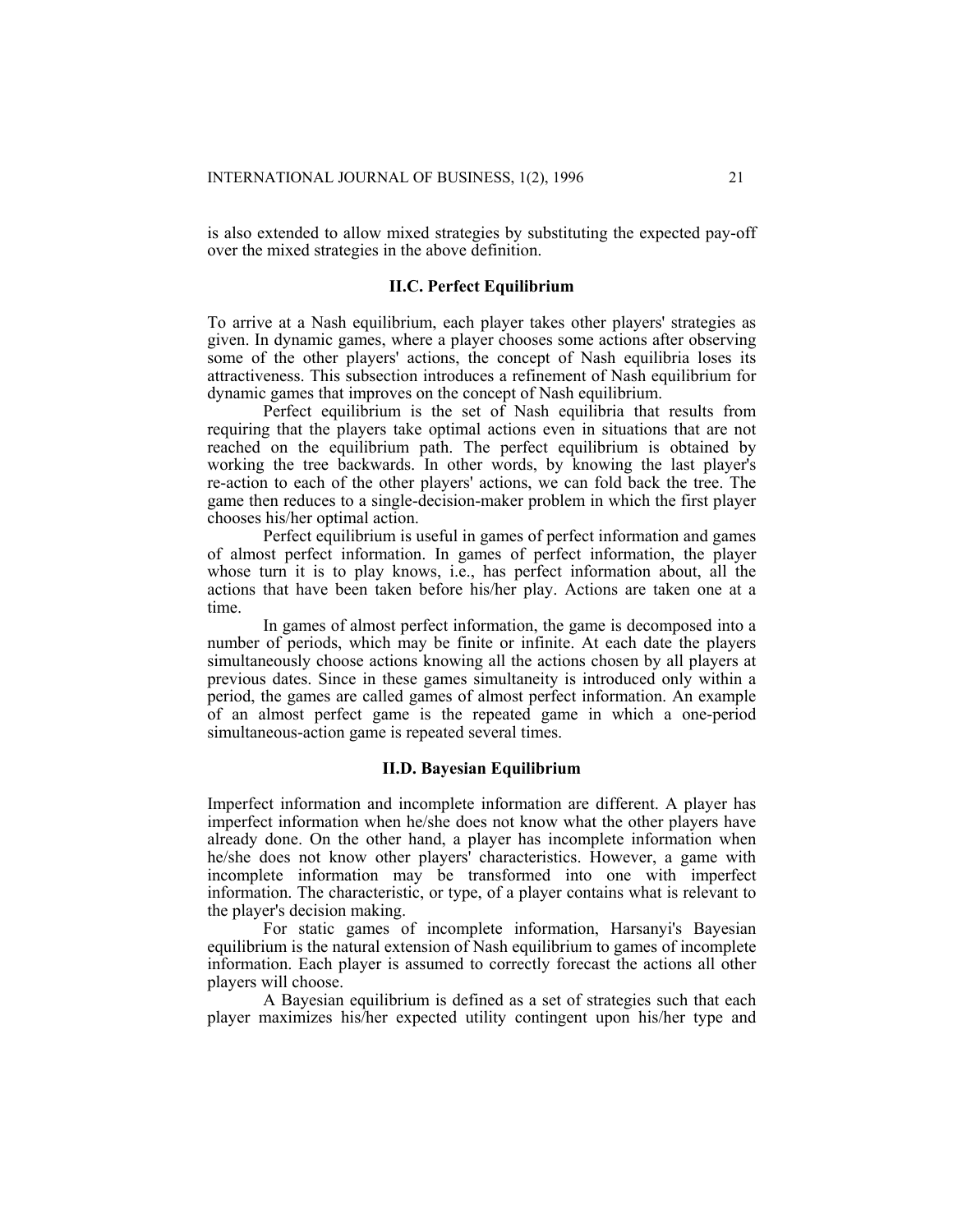takes the other players' type-contingent strategies as given. In other words, each player knows that every other player chooses a strategy that is based on his/her type. However, each player does not know other players' types, and therefore chooses an action based on maximizing the expected value of his/her payoff.

 In dynamic games of incomplete information, each player extracts information from another player's move as the game goes on. The inference process is assumed to take the form of Bayesian updating from the other players' equilibrium strategy and action.

 Perfect Bayesian equilibrium is defined as a set of strategies such that strategies are optimal given beliefs, and beliefs are obtained from strategies and observed actions using Bayes' rule. In this way, the optimal strategies, and the associated beliefs, satisfy a fixed-point condition.

#### **II.E. Relevant Literature and Synthesis**

Finance has benefited much from game theory, although not to its full potential. Game theoretic approach to asymmetric information problems differ from the approaches that were previously popular in finance.

 Game theory started to be widely used in economics in the 1970's, which is the time that Akerlof's [7] seminal work on adverse selection triggered the interest in the economics of information.

 In the 1960's and the early 1970's, finance was seriously involved with the idea that markets are efficient. Therefore, game theory and information economics did not look attractive to finance. However, the work of Leland and Pyle [77], Ross [103], and Bhattacharya [12] helped to bring information economics into the finance research arena. These papers were followed in the early 1980's by other papers that explained a variety of price reactions, institutional details, and contract features. This theoretical work coincided with the empirical literature on event studies that indicated that corporate insiders such as managers have proprietary information not reflected in prices and that prices change with respect to certain actions undertaken by them.

 Game theory was not used in this early body of work in finance involving information economics. In the late 1980's, finance began to increasingly use game-theoretic models to circumvent some of the problems encountered in previous models. The game-theoretic models play an important role in research involving asymmetric information issues in finance.

 There is a wide range of issues to which game theory can be applied. A selected number of issues in finance includes corporate control and takeovers [45, 121, 9, 10, 57, 13], capital structure [91, 56], dividends and stock repurchases [73, 23], external financing [88, 42, 133, 54], financial intermediation  $[63, 19, 27, 115, 14]$ , and financial markets.<sup>2</sup>

#### **III. INFORMATION ECONOMICS**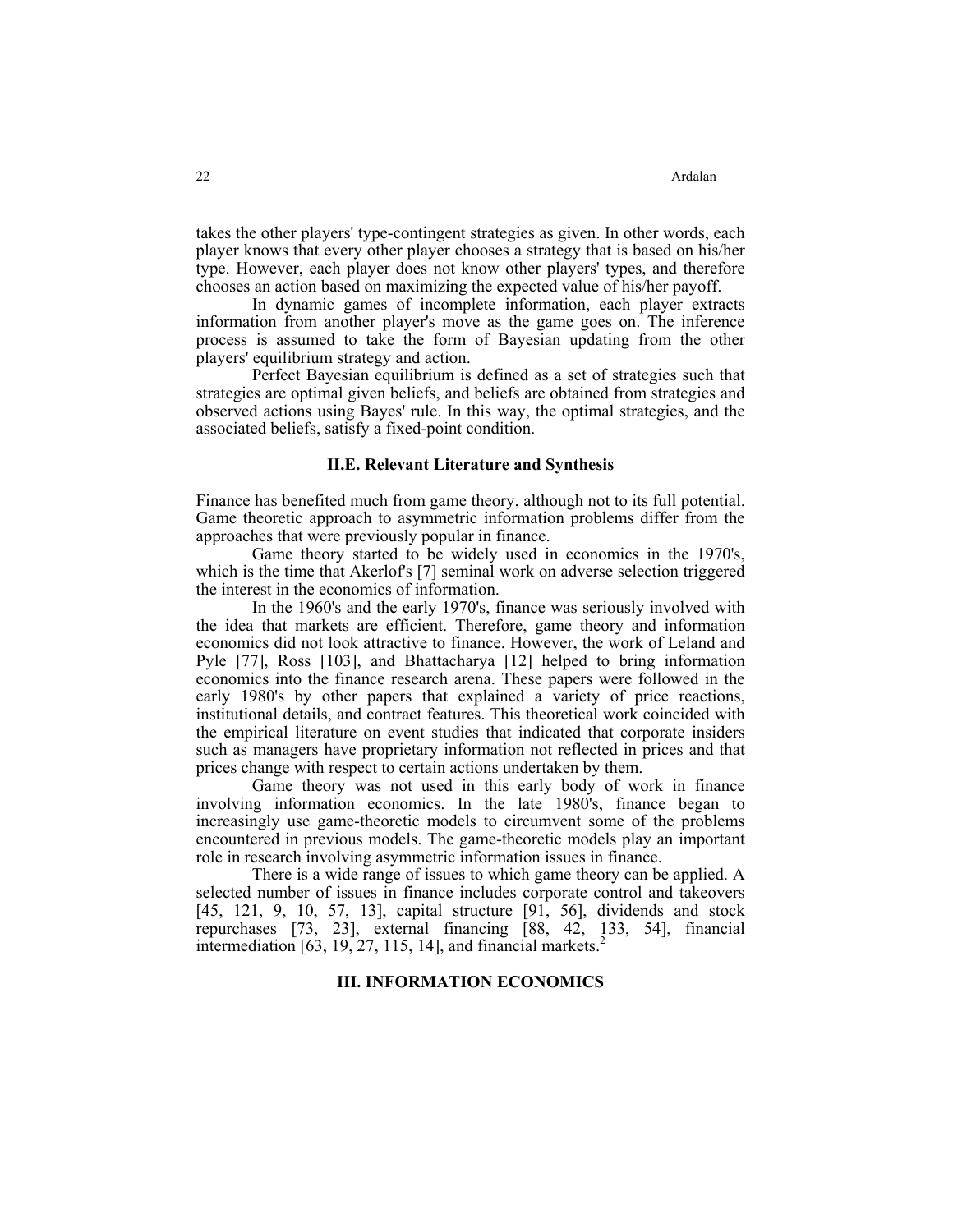Economic analysis, which incorporates asymmetric information, has provided new insight into what might cause market failures and whether governmental or other non-market interventions can improve welfare.

 Economic models incorporating asymmetric information have been applied to a vast array of issues in economics. A large number of these models falls into the domain of positive economics. A good deal of these models analyzes normative problems. Normative models examine the nature of optimal policy for many problems such as optimal taxation, regulatory policy, anti-trust policy, monetary policy, and other problems in which asymmetric information may play a role.

 Economic models incorporating asymmetric information were mostly initiated to investigate Pareto inefficiencies in particular market situations. The information asymmetry among individuals helped to understand the meaning of welfare in such circumstances as well. Under certainty, the analysis of a change in allocations, which makes all agents better off, is unambiguously done. Under uncertainty, which is the same for all individuals, each individual compares the two allocations by calculating the expected utility of the allocations using the common probability distribution. However, under asymmetric information, things become more complex. There are individuals who know that some of the events cannot occur while others may not know this. The question is, "What probabilities should be used to calculate an individual's expected utility, his own, those of the best informed, all the information held by all individuals, or some other probability?"

 To analyze both normative and positive problems with asymmetric information, the problems are usually modeled as games with incomplete information and the Bayesian-Nash solution concept is used. These models can deal with both the asymmetric information and the problems raised by individuals who have incentive to misrepresent their information.

#### **III.A. Adverse Selection**

Consider a market for a commodity with different qualities. In this market the owner of the commodity knows the quality of the commodity he/she owns. For instance, the commodity might be used cars. Buyers know that there are different qualities of cars and would be ready to buy at a price corresponding to the average quality. This implies that good quality cars will be underpriced. The owners of these underpriced cars will not be ready to sell their cars at the price based on the average quality. However, when these good quality cars are withdrawn from the market, the average quality of the cars in the market decreases and the buyers will lower the price they are ready to pay for the average car. The owners of the remaining good quality cars withdraw their cars form the market. This results in a further lowering of the price buyers are ready to pay for an average quality car. In equilibrium, there may be no cars exchanged. This problem is essentially that analyzed by Akerlof [7].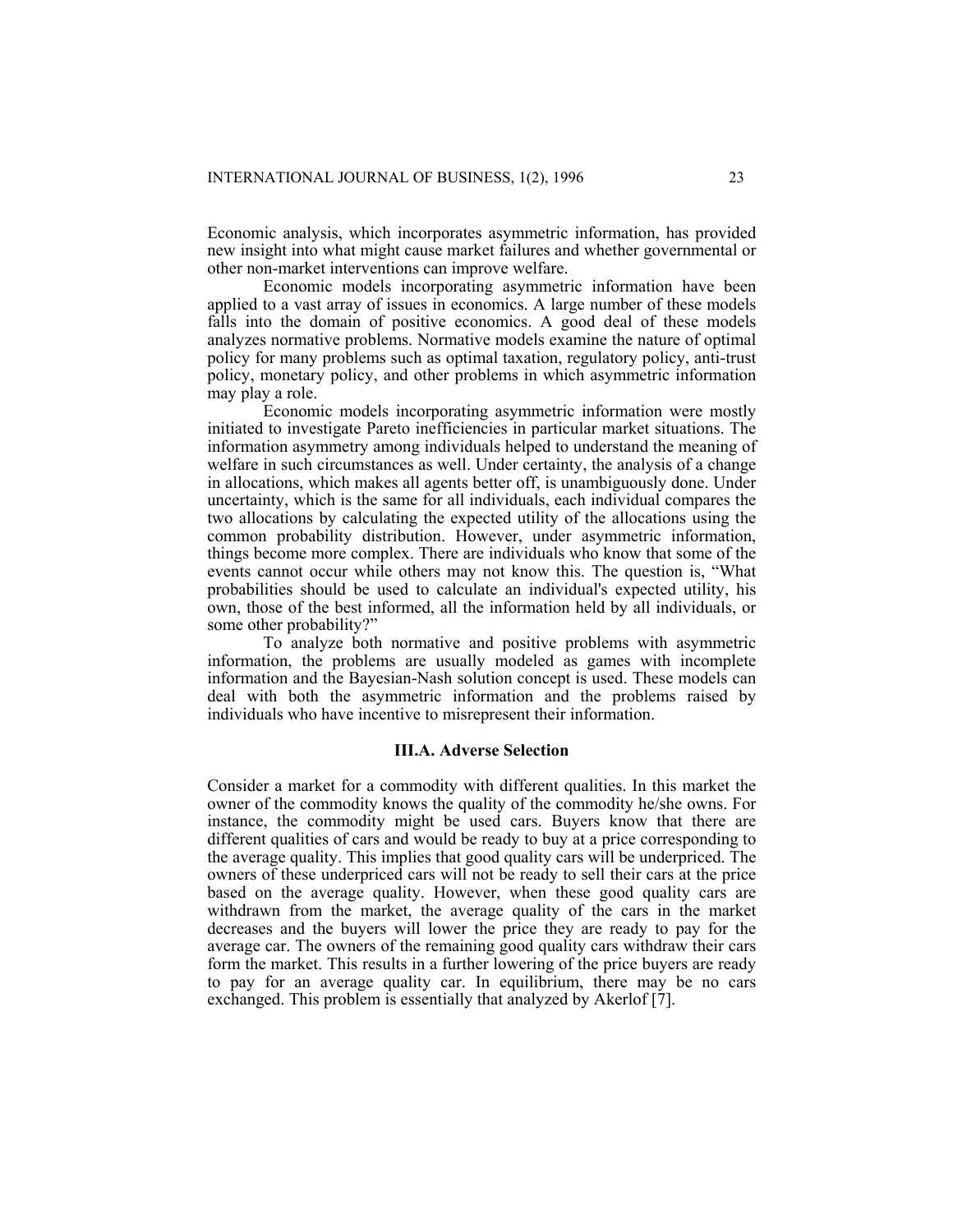24 Ardalan **Arta** 

 The above-mentioned situation might be considered the most extreme case of adverse selection. In a less extreme case, some exchange takes place. However, the market allocation is most probably inefficient. To see this, note the following line of reasoning. Sellers are ready to sell their commodities whose value is less than the price. Therefore, the value of the average quality commodity to the seller is lower than the price. However, the buyers purchase the commodity to the point where the value of the average quality commodity is equal to the price. As a result, the value of the marginal car to the buyer is higher than its value to the seller. Notice that all buyers face the same commodity market. Furthermore, some buyers are ready to pay more for a high quality commodity, which results in further inefficiency.

#### **III.B. Moral Hazard**

Moral hazard is defined as actions of individuals whereby they tend to maximize their utility against the utility of others. This occurs because they do not bear the full consequences or do not get the full benefits of their actions. This, in turn, is the result of uncertainty and incomplete or restricted contracts, which limits the ability of holding individuals fully responsible for their actions. This definition includes a wide range of externalities, which results in either the nonexistence of equilibria or the inefficiencies of equilibria when they exist.

 Incompleteness of contracts creates the divergence between the individual's utility and that of others. The incompleteness of contracts may be due to the coexistence of unequal information and barriers to contracting.

#### **III.C. Relevant Literature and Synthesis**

There are two similar but distinct fields in economics: "economics of uncertainty" and "economics of imperfect information." They both analyze problems in which there are incomplete information and the resulting uncertainty. The former assumes that uncertainty is the same for all individuals. It focuses on the implications of such an assumption for the problems faced by an individual consumer or firm. It may also examine the implications with respect to the market as a whole and derive respective results. In this context, economic models assume competitive markets in which there is no strategic interplay among the individuals. On the other hand, in the economics of imperfect information, the assumption is one of asymmetric information, where the strategic interplay among individuals becomes essential and the economic models are concerned with monopolistic competition or oligopoly.

 Hirschleifer and Riley [53], in their survey of the two fields, state that decision making under uncertainty deals with "event uncertainty," while decision making under asymmetric information deals with "market uncertainty." Market uncertainty refers to the situation in which individuals are uncertain about the supply and demand of other individuals. For instance,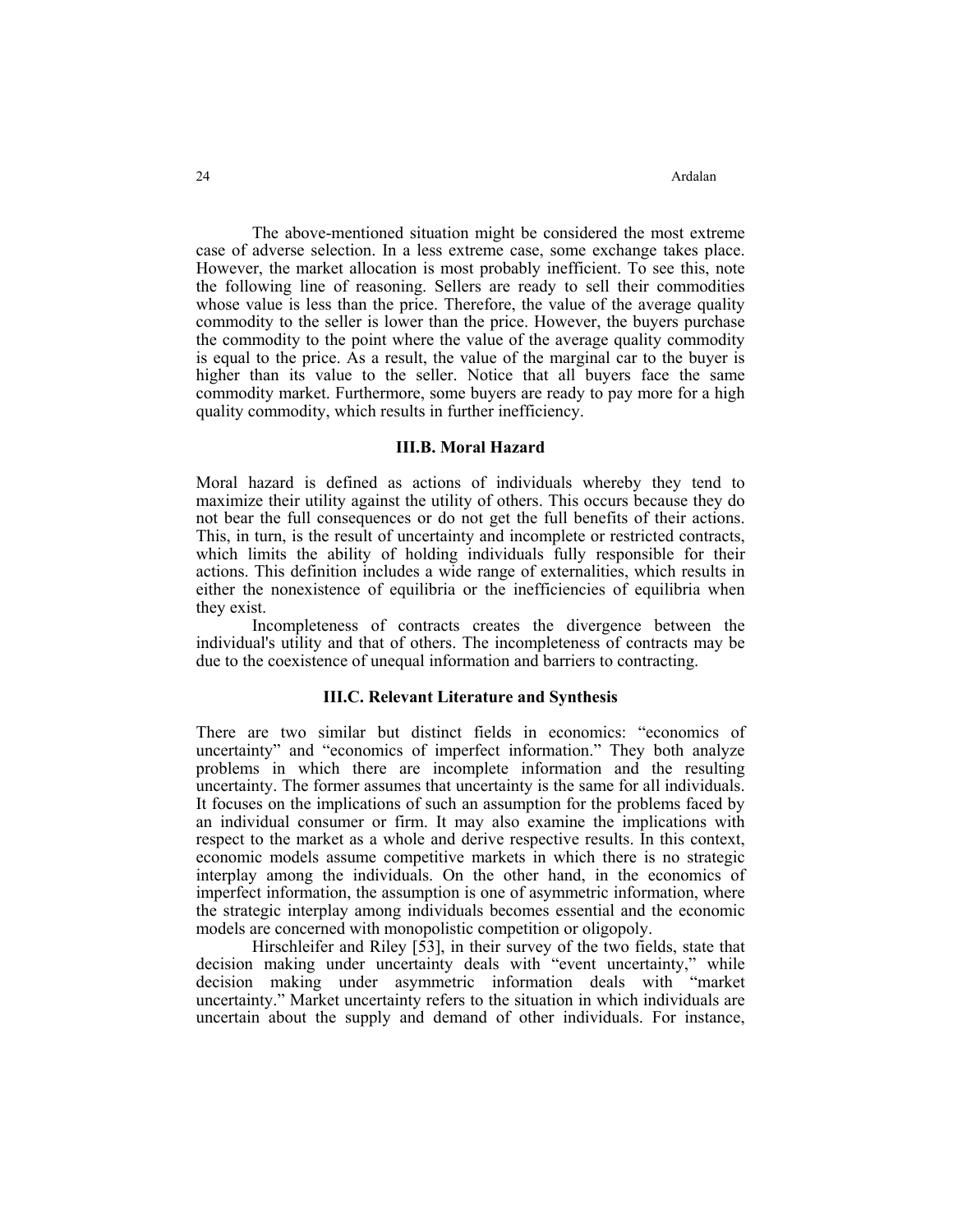buyers are uncertain about the prices charged or the qualities offered by the sellers. Buyers might be consumers or they might be firms hiring new employees, so the uncertainty is about the prospective employees' productivity. Similarly, sellers are uncertain about the prices buyers are willing to pay. Sellers might be suppliers of consumer goods, job applicants who are uncertain as to what wage rate to accept, insurance companies uncertain about the risk they are covering, or banks uncertain about the solvency of loan applicants. Still, sellers might be oligopolists that are uncertain about the prices, the production rates, or the costs of production of their competitors. These examples make it clear that informational asymmetry is what characterizes "market uncertainty" as opposed to "event uncertainty."

 There is a wide range of issues to which information economics can be applied. A selected number of issues in economics includes asymmetric price information [127, 17, 135, 90, 104, 105, 107, 134, 96, 40, 125], asymmetric quality information [113, 51, 124, 24, 15, 140, 7, 66, 132, 76], auctions [137, 101, 87, 83, 84, 99, 65, 94, 81, 59, 60, 35, 30, 126, 82], job market [123, 139, 53, 72, 21, 68], insurance market [29, 106, 129, 26], credit rationing [61, 130, 11], oligopoly and collusion [93, 128, 70, 92, 114, 110, 41, 97, 98, 122, 112, 80, 22, 108], predatory pricing [111, 85, 71, 109, 102, 39, 86], and financial markets. $\frac{3}{2}$ 

#### **IV. RATIONAL EXPECTATIONS**

In an uncertain world, individuals tend to not only forecast future states of nature but also to forecast the impact of these states on the actions of other individuals. Rational expectations models examine how individuals make those forecasts.

 In an uncertain world, individuals attempt to acquire information about the future realization of the state of nature. In general, different individuals have access to different information. Since information is scattered throughout the economy, it most probably causes an inefficient allocation of resources, relative to the situation where all individuals have the same information. In general, efficient allocation of resources requires the transfer of information.

#### **IV.A. The Informational Role of Prices**

In an economy where individuals have asymmetric information, rational expectations models are totally different from Walrasian models. In rational expectations models, market prices are referred to as signals. In Walrasian models, market prices do not play any role in transferring information. Prices are not informative. In the classical Walrasian or Marshallian models, prices set constraint on individuals; they do not inform individuals. However, it is an old idea that market prices convey information.

In the rational expectations models, market prices aggregate individual's information and transmit it to the other individuals. The standard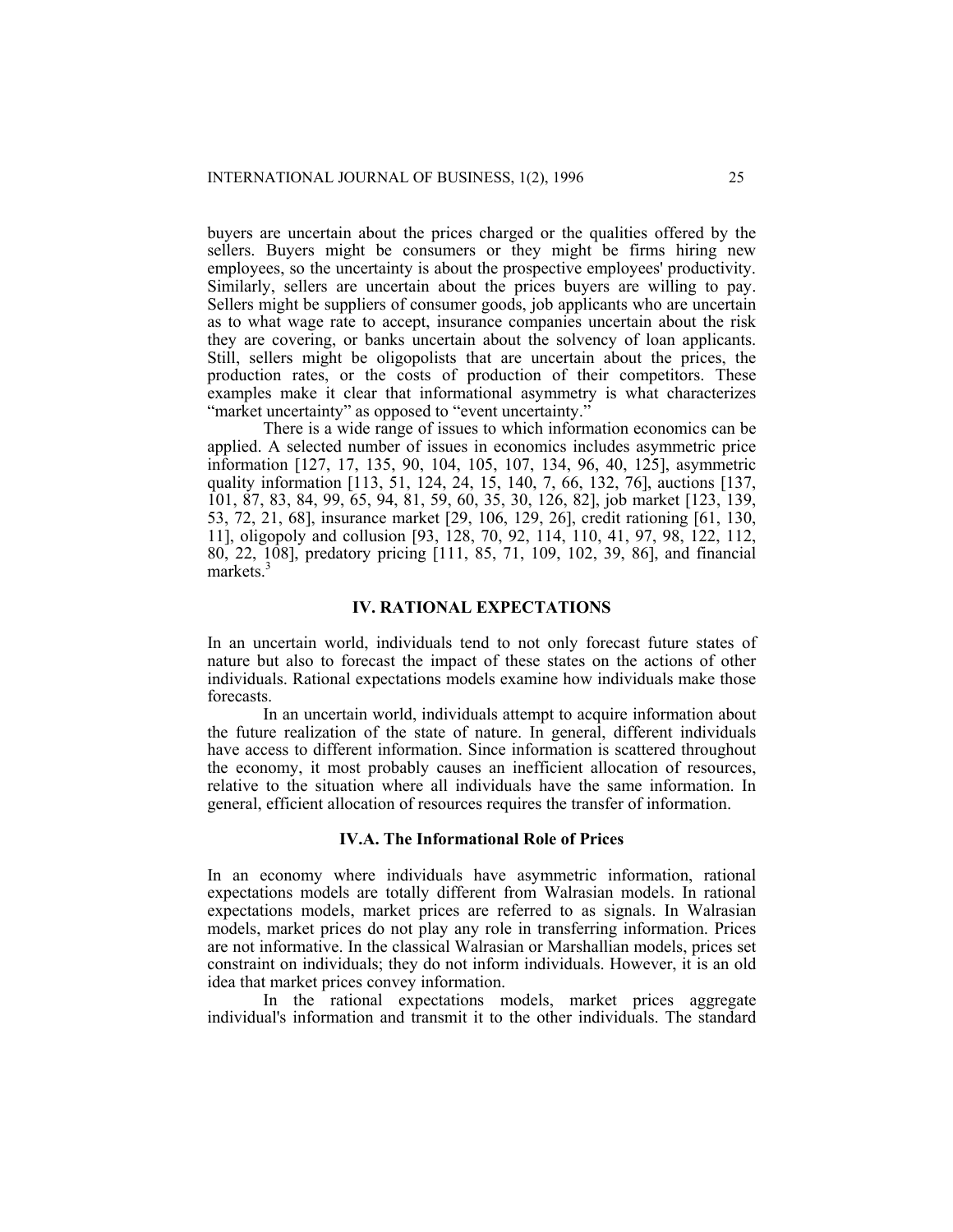Walrasian equilibrium concept does not accommodate this idea. In an economy in which individuals have asymmetric information, the Walrasian equilibrium concept does not end in allocations, which is tantamount to allocations in an economy in which each individual has more information. Moreover, in the long run, markets do not clear at the Walrasian equilibrium prices because individuals observing market prices will extract information and revise their demands. In the long run, markets clear at rational expectations equilibrium prices, i.e., the market prices at which no one wants to recontract. In an economy where individuals have asymmetric information and under the assumptions of complete securities markets and additively separable utility over time, the rational expectations prices have the property that the resultant allocations are as if each individual has all of the economy's information. In other words, in an economy in which individuals have asymmetric information but have rational expectations, the allocations are as if they were generated by a Walrasian equilibrium for an economy in which each individual has all of the economy's information. Formally, rational expectations price is a sufficient statistic for all of the economy's information. This rational expectations equilibrium results in allocations that cannot be improved by a Pareto planner with all of the economy's information. This is a powerful extension of the fundamental theorem of welfare economics to economies with asymmetric information.

 The assumption that there is a complete set of futures markets in order for the above results to hold requires further attention. In economies with costly information the rational expectations, prices cannot be fully revealing. Some of the markets must close to the point where there are few enough prices that an uninformed trader cannot invert the price function and obtain the informed trader's information. In other words, if a trader who does not pay to acquire information, by observing market prices, obtains all the information that other traders produce, then this will leave no incentives for the production of information. Consequently, one cannot expect prices to be fully revealing of information that is costly for individuals to acquire.

 Rational expectations models generalize the competitive equilibrium concept to economies with uncertainty. In the standard Walrasian model of an economy with no uncertainty, competitive equilibrium price is a price such that if all traders believe the market will clear at that price, then it will clear at that price. In economies with uncertainty, if traders believe that the market price will be a function of a random disturbance term, then the market clearing price will be a price determined by a specific value of the disturbance term.

 According to rational expectations, traders have a model of price function that enables them to forecast future prices. With further extension, rational expectations assume traders have a model of the determination of the current price as a function of its exogenous determinants. Each trader then learns something about the disturbance term after observing the current price.

 Rational expectations models are totally different from Walrasian models because rational expectations enable us to model the role of prices as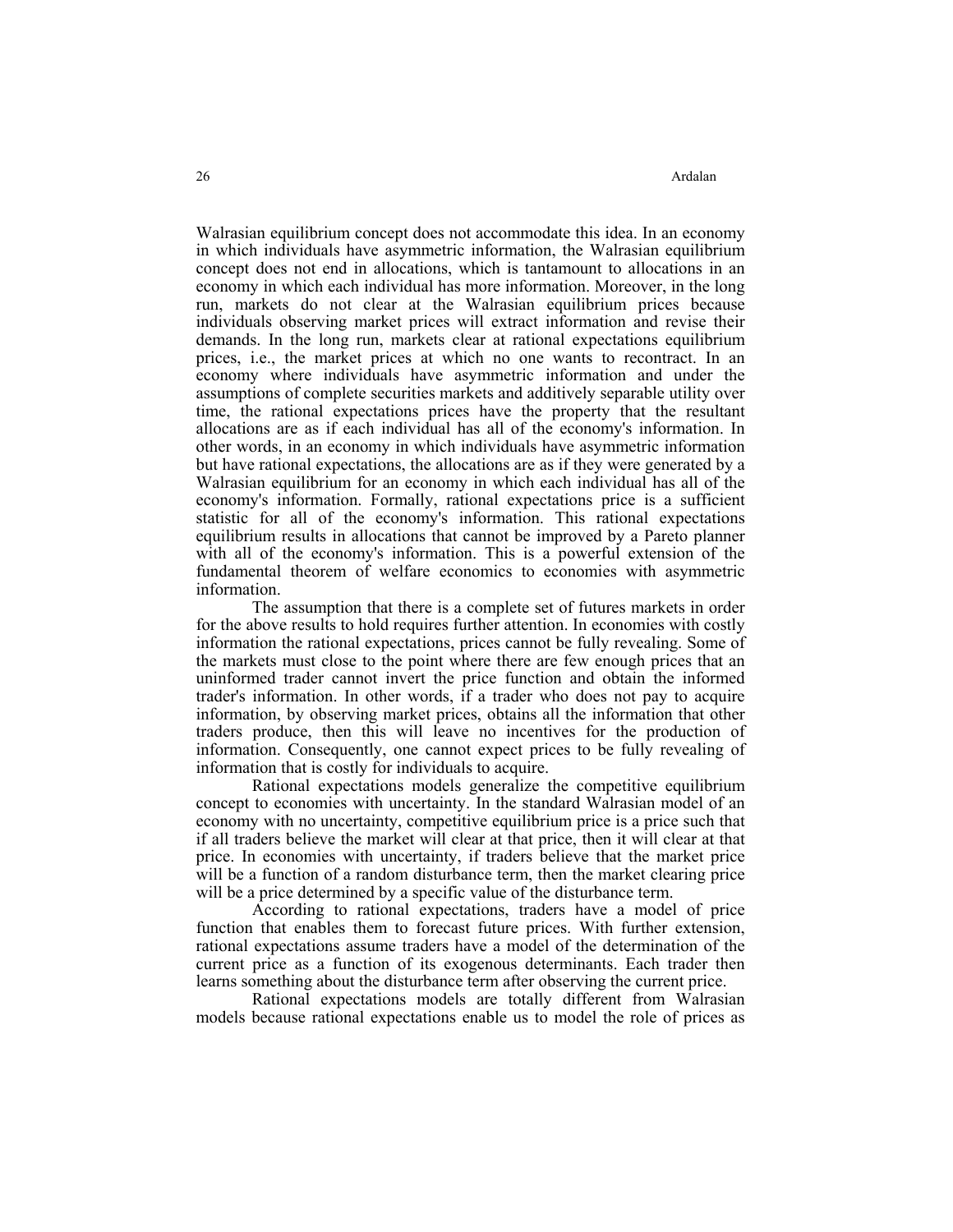creating an externality through which each trader's information is transmitted to all other traders. In other words, the current price is a function of the information that traders possess about future states of nature. A trader can invert the current price to learn more about the other traders' information. In this way, the concept of rational expectations can be used to model the role of competitive markets as a mechanism by which traders can earn a return on information collection, while the information gets aggregated and transmitted along with other traders' information.

#### **IV.B. Relevant Literature and Synthesis**

The rational expectations equilibrium (REE) models may be divided into the following three sections. The first section is comprised of the pioneer models, Grossman [44] and Grossman and Stiglitz [48]. The second section is composed of the price-taking competitive models, a direction initiated by Hellwig [52].4 The third section includes the non-price-taking non-competitive models, a direction initiated by Kyle  $[74, 75]$ <sup>5</sup>. The example, which is presented in Section VII, is selected from among the non-competitive models.

 Two themes underlie our above mentioned categorization of REE models. The first theme emphasizes the information heterogeneity among traders, where prices either fully reveal or partially reveal the informed traders' signals. In the fully-revealing models, the information heterogeneity exists before the equilibrium is reached, but vanishes at the equilibrium. In the partially-revealing models, the information heterogeneity exists both before the equilibrium is reached and at the equilibrium. The second theme emphasizes the degree of competition among traders. In the REE models, markets are either competitive or non-competitive. In the competitive market models, there exists an infinite number of price-taking informed traders, whereas in the non-competitive market models there exists a finite number of non-price-taking informed traders. In both competitive and non-competitive models, traders, as economic units with asymmetric information, enter the financial market and follow strategic games.

# **V. EFFICIENT MARKET HYPOTHESIS (EMH)**

A capital market is defined as efficient if it fully and correctly reflects all relevant information in asset prices. Formally, the market is defined as efficient, with respect to a certain information set, if asset prices are unaffected by revealing that information to all market participants. Moreover, efficiency, with respect to a certain information set, implies that it is impossible to make economic profits by trading on the basis of that information set.

 It has been customary to distinguish three levels of market efficiency by considering three different types of information sets.

# **V.A. The Weak Form of EMH**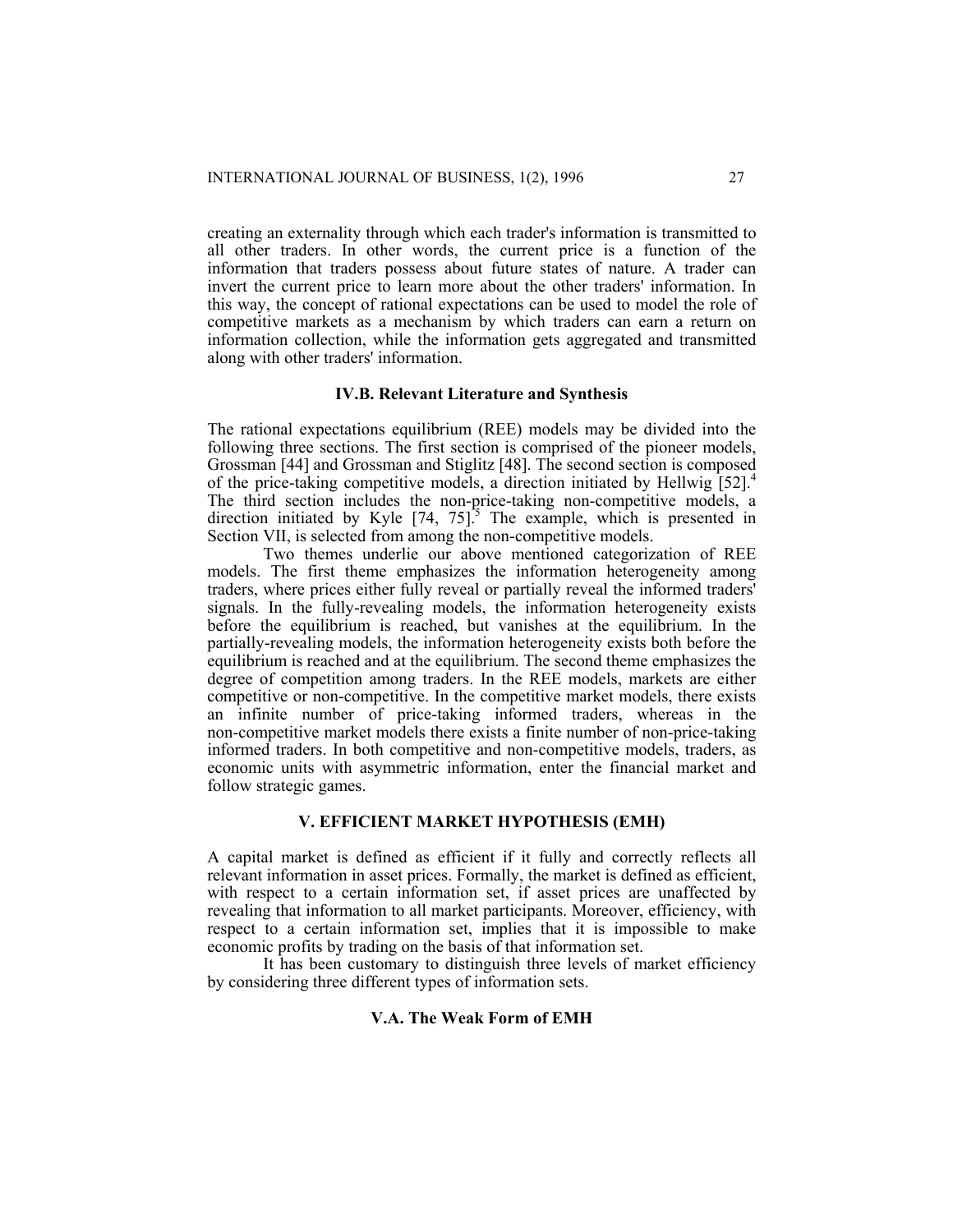The weak form of the efficient market hypothesis states that asset prices fully reflect the information contained in the history of the asset price. Therefore, investors cannot follow investment strategies to make abnormal economic profits on the basis of the analysis of past prices. This technique is known as "technical analysis." This form of efficiency is associated with the term "Random Walk Hypothesis."

#### **V.B. The Semi-Strong Form of EMH**

The semi-strong form of the efficient markets hypothesis states that current asset prices reflect not only information contained in historical asset prices but also all publicly available information relevant to the asset price. If markets are efficient in this sense, then an analyst analyzing balance sheets, income statements, announcements of dividend changes or stock splits or any other public information about a company cannot make abnormal economic profits. This technique is known as "fundamental analysis."

#### **V.C. The Strong Form of EMH**

The strong form of the efficient market hypothesis states that all information that is known to any market participants about an asset is fully reflected in market prices for that asset. Hence, not even those with inside information can make abnormal economic profits; that is, all private information is impounded in market prices.

#### **V.D. Relevant Literature and Synthesis**

The empirical evidence presents strong evidence in support of the weak form of the efficient market hypothesis. The history of asset prices does not offer investors any information that enables them to outperform the buy-and-hold strategy. The weak form of EMH has been generally accepted in the financial community, where technical analysts have never been held in high repute.

 The semi-strong form of the efficient market hypothesis has proven far more controversial among investment professionals, who practice fundamental analysis of publicly available information. In general, however, the empirical evidence suggests that public information is so quickly impounded into current market prices that fundamental analysis is not likely to be fruitful. The evidence in support of the market's rapid adjustment to new information is sufficiently strong that it is generally, if not universally, accepted.

 Insiders who trade based on their inside information can make economic profits prior to the announcement of their inside information. Although insider trading is illegal, the fact that the market often partially forecasts the announcements implies that it is possible to make economic profits on the basis of inside information. Therefore, the strong form of the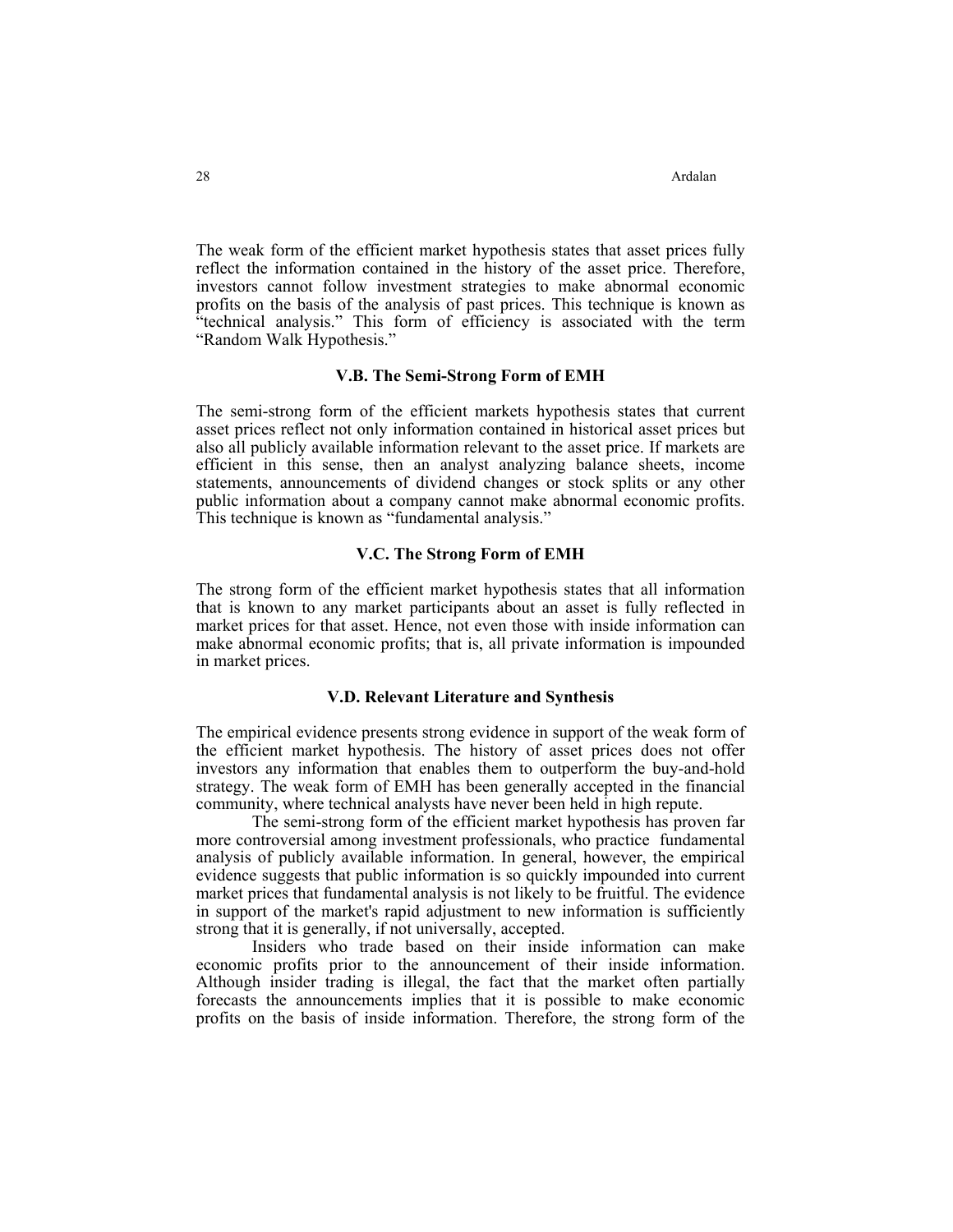EMH is clearly refuted. Nevertheless, there is some evidence that the market comes reasonably close to the strong-form efficiency.

 In general, the empirical evidence in favor of EMH is strong [31, 32, 33, 95]. The efficient market hypothesis has been extensively tested. Therefore, along with general support for EMH, there have been scattered pieces of anomalous evidence inconsistent with the hypothesis [62, 50]. For instance, there is empirical evidence that the stocks of smaller firms tend to earn higher returns than the stocks of larger firms; this is called the small-firm effect [79, 100]. Similarly, there is empirical evidence that stocks purchased in December frequently earn abnormal economic profits for their holders when they are sold in January; this is called the January effect [62]. Moreover, there is empirical evidence that daily returns on stock tend to be lowest on Mondays; this is called the Monday effect [37, 43]. These empirical findings point to the inefficiencies of the capital markets. Unfortunately, we cannot be sure this is the case since the models that are used to measure expected and abnormal economic profits may be flawed, resulting in wrong conclusions about market efficiency [34, 69, 46, 78, 116, 117, 118, 119, 120, 67].

 Empirical evidence aside, some additional theory would be welcome. Let us turn now to more recent efforts in that direction. In two important papers, Grossman and Stiglitz  $[47, 48]$ <sup>6</sup> have addressed the strong-form efficiency and developed two ideas. First, the current competitive market price indeed makes some private information public and thus transmits some information from the better-informed to the less-informed market participants. But this does not result in full public information. Second, only a fraction of those who were uninformed become informed at equilibrium. Indeed, equilibrium implies that a fraction of the market participants remain uninformed.

 The efficient market hypothesis neglects this. Thus, EMH runs into the following paradox: At equilibrium, the market is efficient, nobody has private information, and arbitrage is perfect. But if all information is public, arbitrage is unprofitable and the market cannot operate. To explain why investors can, in fact, make a profit, the efficient market hypothesis is obliged to say that disequilibria make this possible. However, it is far more satisfactory to state that market equilibrium does not imply that information is fully transmitted and that capital markets are efficient only to the extent that those who pay to acquire information are rewarded for it.

#### **VI. INTERCONNECTIONS**

The four topics of game theory, information economics, rational expectations, and efficient market hypothesis are connected by their common element of information asymmetry. Game theory analyzes the strategies of asymmetrically informed players. Information economics analyzes the consequences of introduction of asymmetric information into an economic problem. Rational expectations equilibrium models define an equilibrium concept that suits an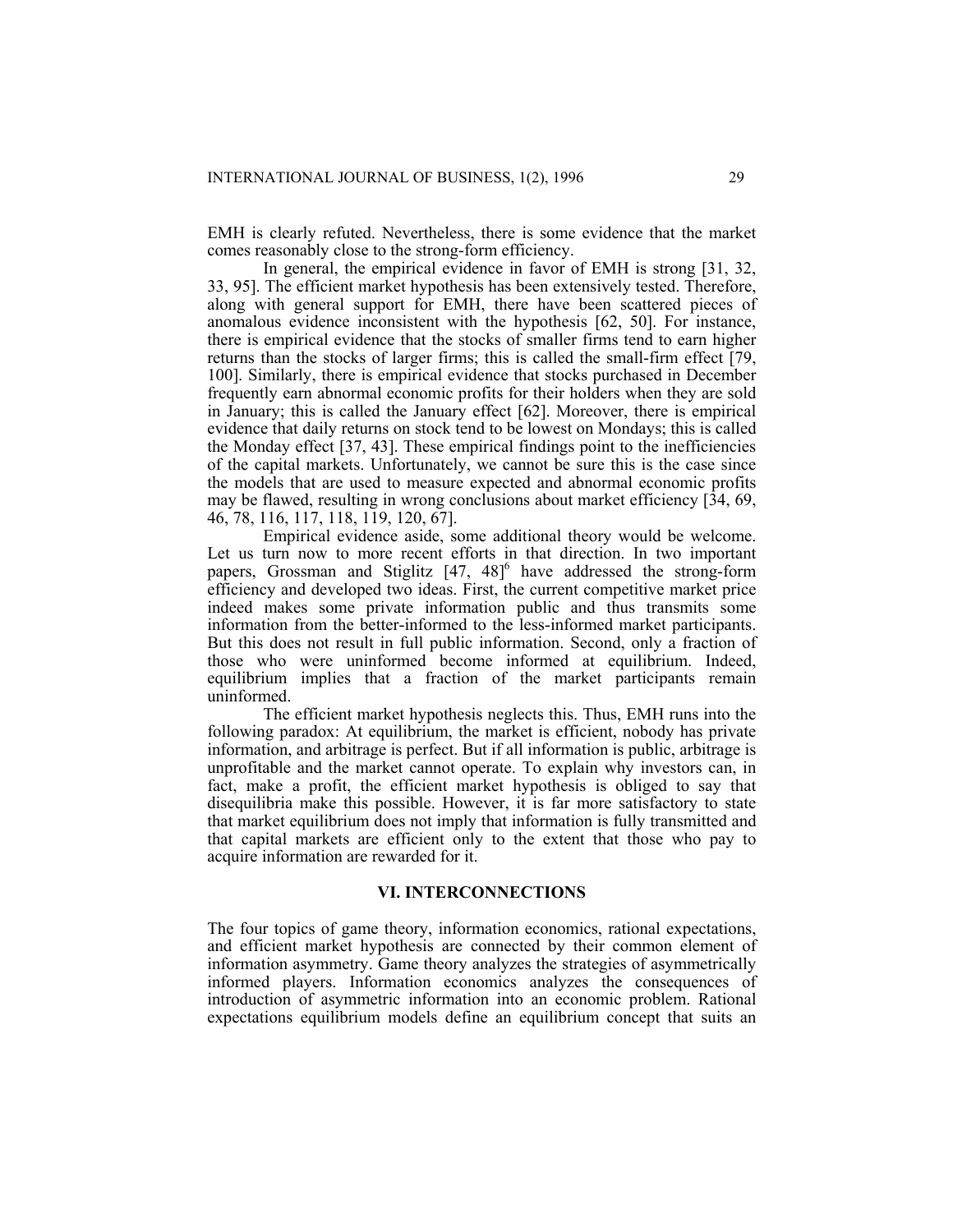economy in which economic units are asymmetrically informed and examine the role of equilibrium prices as aggregator and transmitter of information among economic units. Efficient market hypothesis examines the extent of efficiency of market prices, where efficiency is defined in terms of the amount of information impounded in market prices in an economy with asymmetric information.

 Next, it is shown how game theory is connected to information economics, and then how information economics is related to rational expectations, and finally how rational expectations are connected with efficient market hypothesis.

 Game theory is the mathematical tool for modelling the situations in which players have asymmetric information. Information economics examines economic problems in which economic units have asymmetric information. This is why game theory is so extensively used in information economics. The common technique in analyzing economic problems with asymmetric information is to model them as games with incomplete information and to use the Baysian-Nash solution concept.

 Information economics analyzes situations in which economic units have asymmetric information. In economies with asymmetric information, rational expectations equilibrium is the most suitable equilibrium concept to be defined. Each rational economic unit uses all of his/her available information, including the information aggregated and transmitted by market prices, to make a decision. In this way, all or part of his/her information is aggregated in market prices and transmitted to other economic units by market prices. This in turn is used by other economic units and so on until the equilibrium is reached. At the rational expectations equilibrium, no economic unit extracts any further information from equilibrium prices and there will be no change in their decision. This is where the rational expectation equilibrium most closely matches the Nash type equilibrium in game theory.

 According to the rational expectations equilibrium models, each economic unit uses all of his/her available information in the process of decision making and all or part of his/her information is aggregated in market prices. The efficient market hypothesis examines to what extent market prices reflect relevant information.

 To sum up, rational expectations equilibrium models extend purely competitive Walrasian price-taking analysis in a natural way. Such an extension serves to cement the links between the early partial equilibrium analysis, relate ideas in decision and game theory, the rapidly evolving methodology of information economics, and the informational efficiency of financial markets.

# **VII. EXPOSITION OF INTERCONNECTIONS**

The purpose of this section is to make an expository review of one of the seminal non-competitive models of the rational expectations equilibrium models in the finance literature.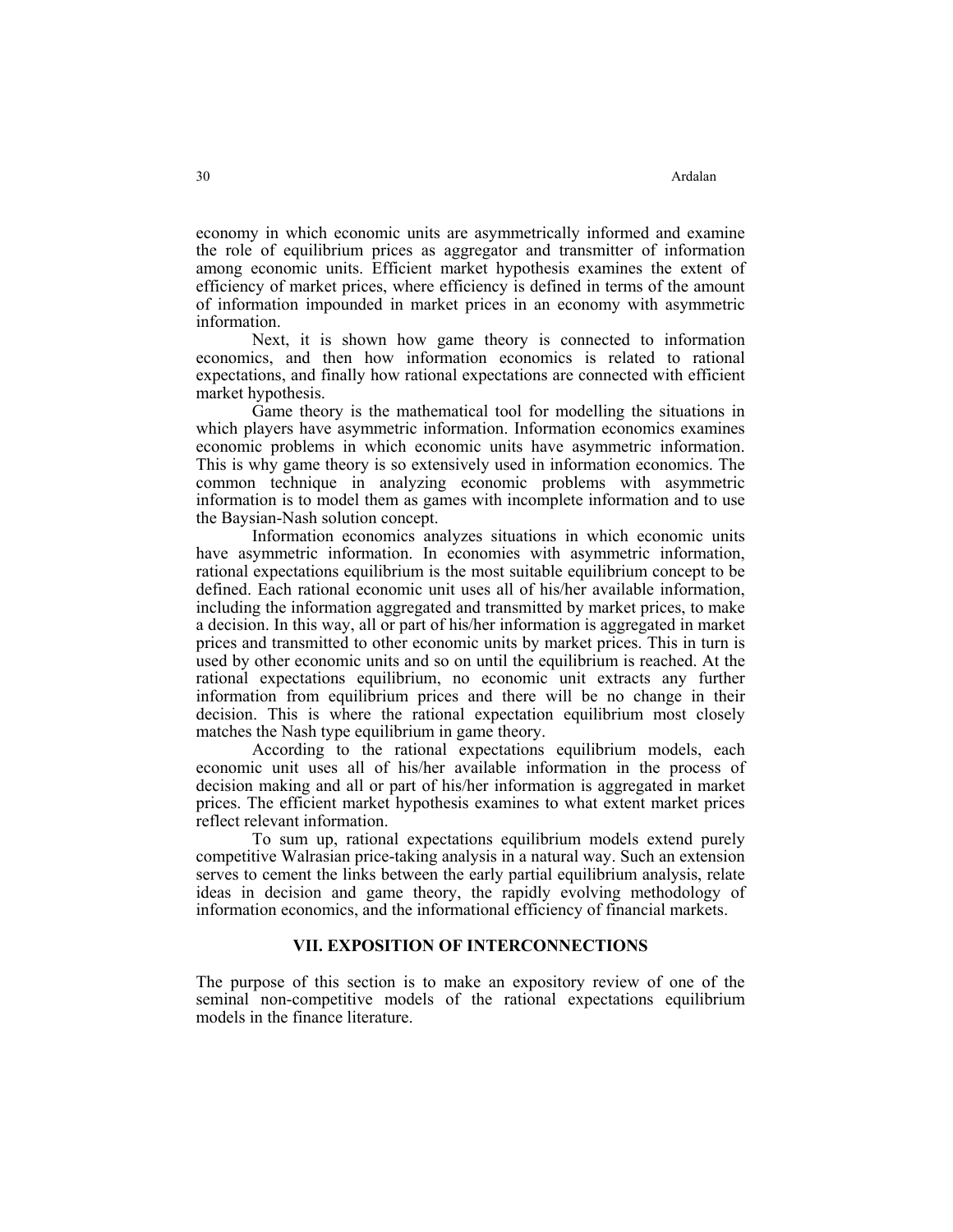The early REE models [44, 48, 28] possess an unsatisfactory property, dubbed the "schizophrenia" property by Hellwig [52]. Specifically, in these models each informed trader takes the equilibrium price as given, despite the fact that his/her trading influences the equilibrium price. Two approaches exist to deal with this problem. Hellwig [52] proposes a "large market" model in which the number of informed traders approaches infinity, so that each informed trader becomes small in an appropriate sense. An alternative approach is proposed by Kyle [74, 75]. He models a finite number of informed traders who take into account, when determining their trading strategies, the impact their trades will have on the equilibrium price.

Kyle [75] models a set of noise (liquidity) traders and a single (monopolistic) informed trader, all of whom submit market orders (for the single risky asset) to a market maker. The informed trader and the market maker are both assumed to be risk neutral. The orders are executed in a batch (i.e., in a one-shot auction), where all orders that arrive during the time period trade at the same equilibrium price. The most important feature of Kyle's model is that, in choosing the size of the market order to submit, the single informed trader takes into account the expected effect his/her order will have on the equilibrium price. The market maker, who trades from his/her own account to clear the market, sets the asset price equal to its conditional (on the net order flow) expected value.

Kyle [75] begins by analyzing a single auction. Kyle assumes that the value of the risky asset at the end of the period<sup>7</sup> is  $\tilde{P}_1 \sim N(0, \sigma_\delta^2)$  and the total quantity traded by noise traders is  $\tilde{Z} \sim N(0, \sigma_z^2)$ . The random variables  $\tilde{P}_1$ and  $\tilde{Z}$  are assumed to be independently distributed. The quantity traded by the informed trader is denoted by  $\widetilde{X}$  and the equilibrium price is denoted by  $\widetilde{P}_0$ .

In Kyle [75], trading occurs in two steps. In step one, the informed trader observes a single  $\tilde{\delta}$ , where  $\tilde{\delta} = \tilde{P}_1$  (without an error term in this model), but he/she does not observe  $\widetilde{Z}$ . The informed trader's order is denoted<br>les  $\widetilde{Y} = Y(\widetilde{S})$  and higher and the denoted les  $\widetilde{H} = (\widetilde{S} \cdot \widetilde{B}) \times \widetilde{Y}$ . In the by  $\widetilde{X} = X(\widetilde{\delta})$ , and his/her profit is denoted by  $\widetilde{\Pi} = (\widetilde{\delta} \cdot \widetilde{P}_0) \widetilde{X}$ . In step two, the market maker observes the total order flow,  $\widetilde{X} + \widetilde{Z}$ , but not  $\widetilde{X}$  or  $\widetilde{Z}$  concepts. The receive maker of the strains and denoted by  $P_1$  is  $\widetilde{P}_2 = P_1$  $\tilde{Z}$  separately. The market maker's pricing rule, denoted by *P*, is  $\tilde{P}_0 = P$  $\overline{X}$   $\neq \overline{Z}$ ). The risk-neutral market maker is assumed to behave competitively. Consequently, he/she sets  $P_0$  such that his/her expected profit, conditional on the set only flame is zero (i.e.  $\overline{p}$  if  $\overline{p}$  if  $\overline{p}$  if  $\overline{p}$  if  $\overline{p}$  if  $\overline{p}$  if  $\overline{p}$  if  $\overline{p}$  if  $\overline{p}$  i the net order flow, is zero (i.e.,  $E[\Pi | \tilde{X} + \tilde{Z}] = 0$  or  $E[\tilde{P}_1 | \tilde{X} + \tilde{Z}] = P_0$ ).

An equilibrium is defined as a pair (*X,P*) such that: (1) The informed trader chooses *X* to maximize his/her conditional (on  $\tilde{\delta}$ ) expected profit; and (2) The market maker chooses  $P_0$  such that his/her conditional (on the net order flow,  $\widetilde{X} + \widetilde{Z}$  ) expected profit is zero.

The informed trader exploits his/her monopoly power (only he/she observes  $\tilde{\delta}$ ) by taking into account the effect  $\tilde{X}$  (which he/she chooses in step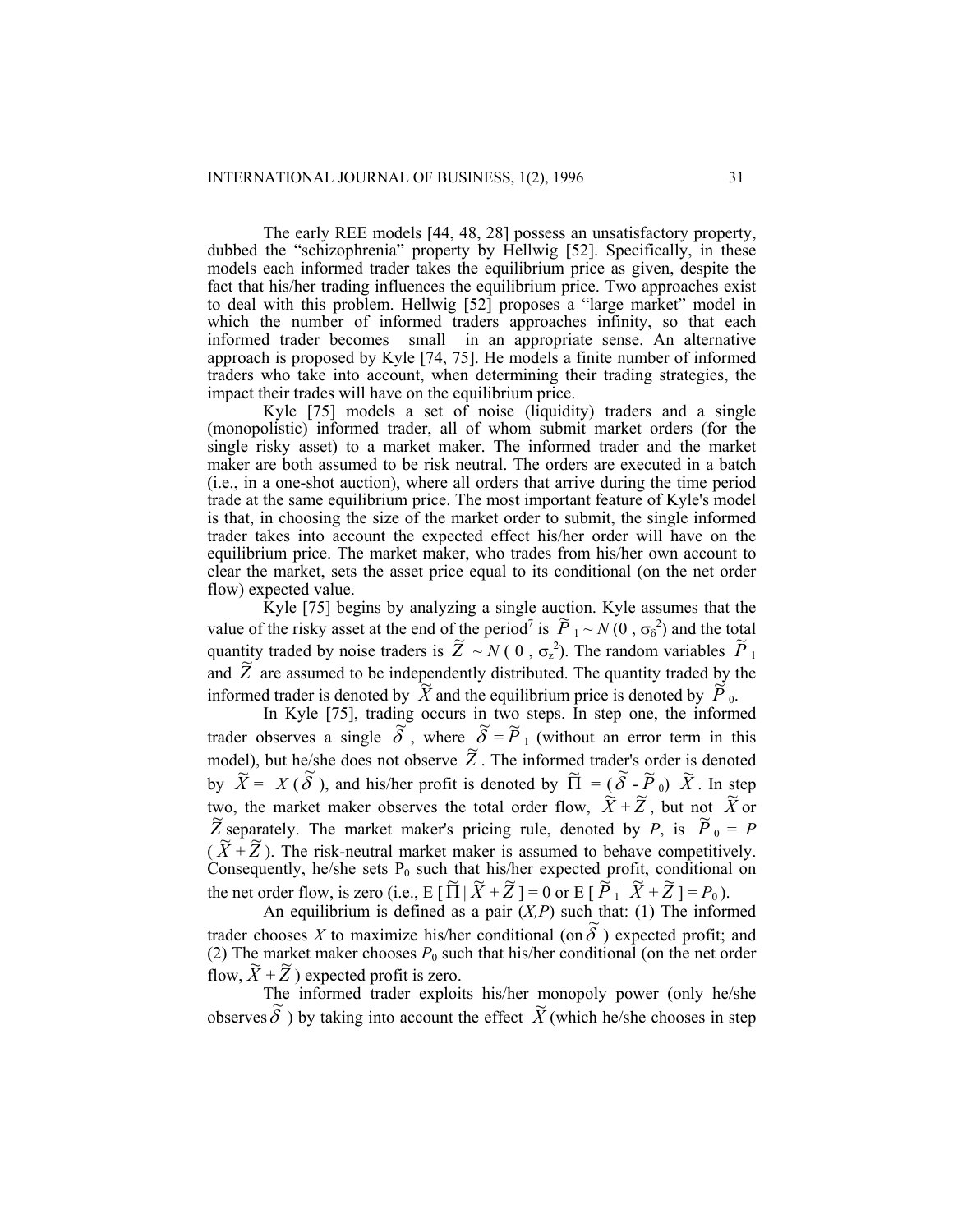32 Ardalan

one) us expected to have on  $\tilde{P}_0$  (chosen by the market maker in step two), when determining  $\tilde{X}$ . In doing so, the informed trader takes *P* (the market maker's pricing rule, set in step two) as given.

Kyle [75] proves the existence of a Nash equilibrium in which *X* and *P* are Linear function:

$$
X(\widetilde{\delta}) = \beta(\widetilde{\delta}) \tag{1a}
$$

$$
P(\widetilde{X} + \widetilde{Z}) = \lambda (\widetilde{X} + \widetilde{Z})
$$
 (1b)

where:

$$
\beta = (\sigma_z / \sigma_\delta) \tag{1c}
$$

$$
\lambda = \frac{1}{2} \left( \sigma_{\delta} / \sigma_{z} \right). \tag{1d}
$$

 $\overline{X}$  +  $\overline{Z}$ , because the order flow includes the informed trader's Observe that in (1b) the equilibrium price is an increasing function of the net demand,  $\widetilde{X}$ , which the market maker expects to be positively correlated with  $\widetilde{P}$ . Also 2 (the signal lastice generated) isomeopositive and democratively  $\tilde{P}_1$ . Also,  $\lambda$  (the signal/noise parameter) increases with  $\sigma_{\delta}$  and decreases with  $\sigma_z$ <sup>8</sup>. In other words, the slope of the market maker's price schedule increases with the expected value of the informed trader's signal and decreases with the expected quantity of noise trading. The higher the expected value of the informed trader's signal ( $\delta$  which, in this case, is also  $P_1$ ), the higher the current price set by the market maker. Also, the lower the expected quantity of noise trading, the higher the current price, since the market maker expects to benefit less from trading with the noise traders and needs to cover himself/herself against the expected losses to the informed trader.

β (the noise/signal parameter) increases with  $\sigma_z$  and decreases with  $\sigma_{\delta}$ . This occurs because the informed trader takes the strategy of the market maker as given; that is, the informed trader knows that  $\lambda$  increases with  $\sigma_{\delta}$  and decreases with  $\sigma_z$ . By (1b), a higher  $\lambda$  means that the equilibrium price set at the current period is more sensitive to the order flow,  $(\widetilde{X} + \widetilde{Z})$ . So, the informed trader trades less aggressively, i.e., chooses a lower β.

To summarize, when  $\lambda$  is high, P is more sensitive to the net order flow and consequently, the informed trades less aggressively. Conversely, when  $\lambda$  is low, the informed trades more aggressively because he/she knows that the equilibrium price is not that sensitive to the net order flow; that is, the strategy parameter of the informed trader (i.e.,  $\beta$ ) is inversely related to the strategy parameter of the market maker (i.e.,  $\lambda$ ).

The following theorem establishes an important property of Kyle's [75] single auction equilibrium.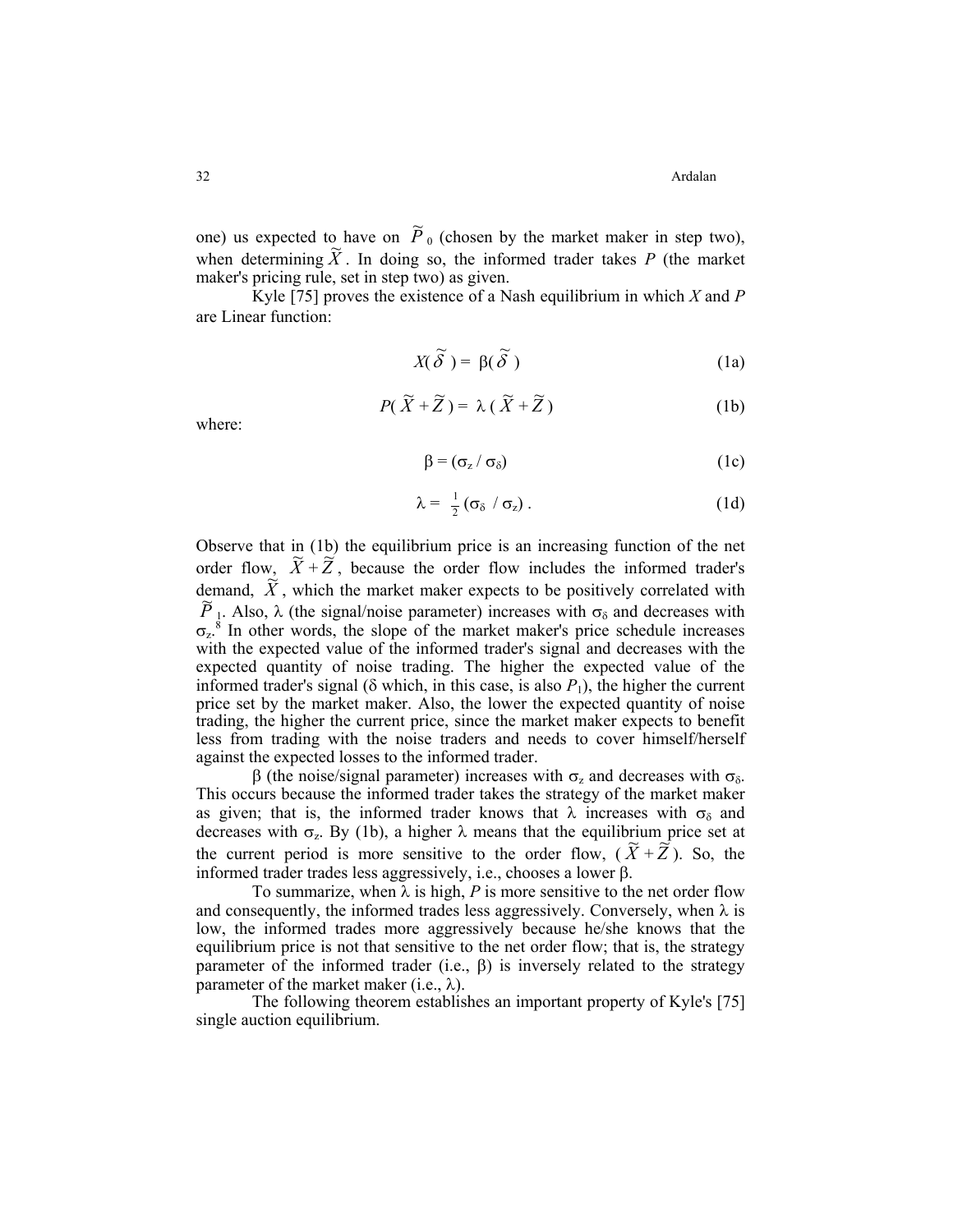# **Theorem 1: In equilibrium, the price is not fully revealing. Consequently, the information heterogeneity among the informed trader, the noise traders, and the market maker persists.**

Proof: We examine the beliefs of the informed trader, the noise traders, and the

market maker in turn, and then compare them.<br>
The informed trader observed  $\tilde{\delta}$  (where, in Kyle [75],  $\tilde{\delta} = [\tilde{P}_1$ <br>
without an error term); hence his/her beliefs can be represented by  $\tilde{P}_1 \sim N(P_1)$ ,0), E  $[P_1 | \delta] = P_1$  and Var  $[P_1 | \delta] = 0$ . Note that he/she learns nothing from observing the equilibrium price.

The noise-traders observe neither the informed trader's signal  $(\tilde{\delta})$  nor the net order flow  $(\tilde{X} + \tilde{Z})$ . However, they do observe the equilibrium price. Their (conditional on *P*<sub>0</sub>) beliefs can be represented by  $\tilde{P}_1 \sim N(P_0, \frac{1}{2} \sigma_0^2)$ . To show this, note that  $(\tilde{P}_1, \tilde{P}_0)$  is bivariate normally distributed with mean [25:190, 38:233, 64:50, 20:106]:

$$
(\;0\;,0\;)
$$

and variance-covariance matrix:

$$
\begin{vmatrix}\n\sigma_{\delta}^{2} & \frac{1}{2} \sigma_{\delta}^{2} \\
\frac{1}{2} \sigma_{\delta}^{2} & \frac{1}{2} \sigma_{\delta}^{2}\n\end{vmatrix}
$$

From normal distribution theory, the conditional distribution of  $\tilde{P}_1$  (given a rrom normal distribution dicory, the conditional distribution realization of ,  $\tilde{P}_0$ ) is also normal, with mean and variance:

$$
\begin{aligned} \nE [ P_1 | P_0 ] &= P_0 \\ \nE [ P_1 | P_0 ] &= \frac{1}{2} \sigma_{\delta}^2 \end{aligned}
$$

The market maker observes ( $\widetilde{X} + \widetilde{Z}$ ) and sets  $P_0$ . His/her beliefs can be represented by  $\tilde{P}_1 \sim N(P_0, \frac{1}{2}\sigma_\delta^2)$ . To show this, note that  $(\tilde{P}_1, \tilde{X} + \tilde{Z})$  is bivariate normally distributed with mean:

 $(0, 0)$ 

and variance-covariance matrix: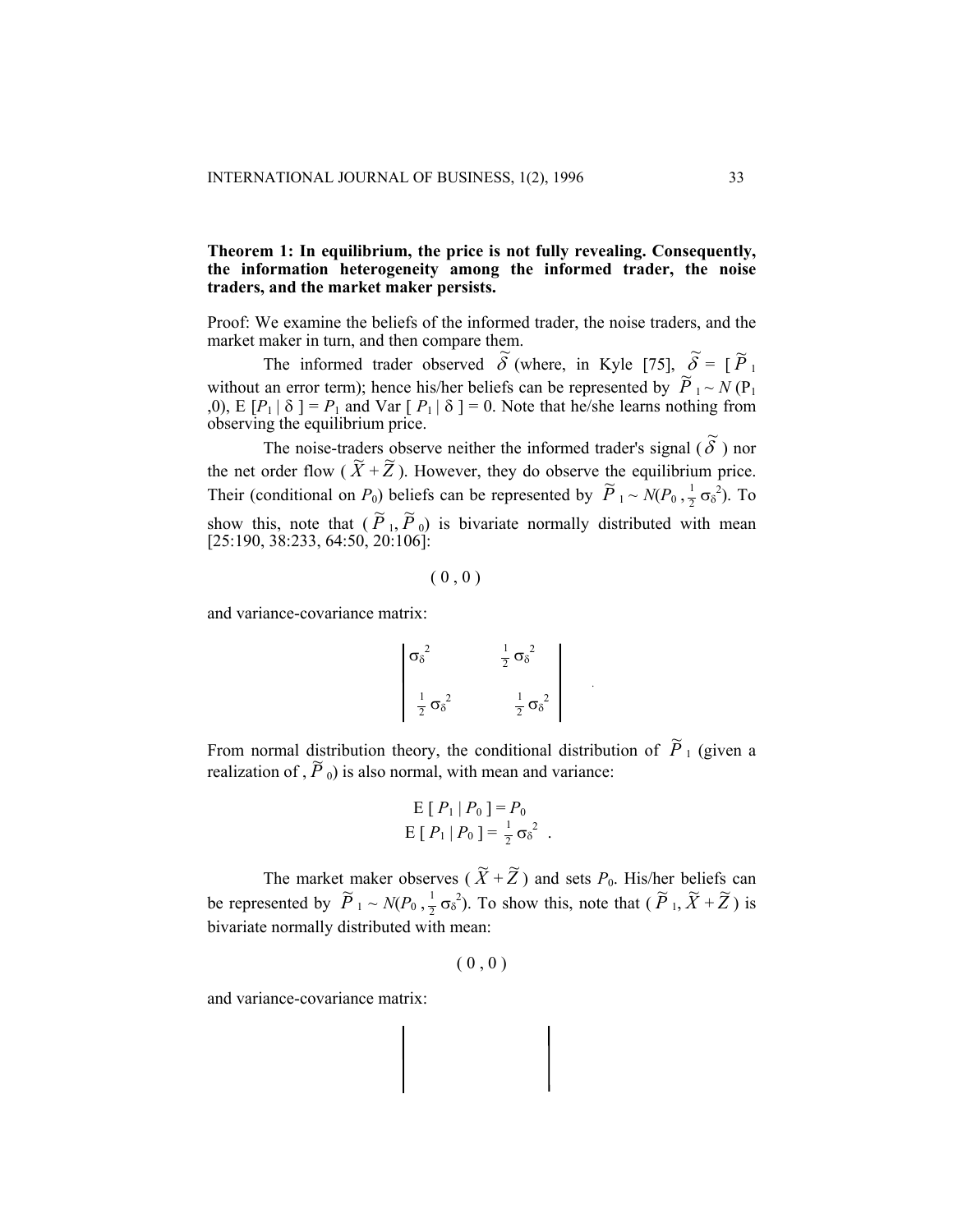34 Ardalan

$$
\begin{array}{cc}\n\sigma_{\delta}^2 & \sigma_z \sigma_{\delta} \\
\sigma_z \sigma_{\delta} & 2\sigma_z^2\n\end{array}
$$

From normal distribution theory, the conditional distribution of  $\tilde{P}_1$  (given a realization  $(\widetilde{X} + \widetilde{Z})$  is also normal, with mean and variance:

$$
E[\widetilde{P}_1|\widetilde{X}+\widetilde{Z}] = P_0
$$
  
Var[\widetilde{P}\_1|\widetilde{X}+\widetilde{Z}] =  $\frac{1}{2}\sigma_z^2$ .

To see that the equilibrium price is not fully revealing, compare the beliefs of the informed trader,  $\tilde{P}_1 \sim N(P_1, 0)$ , of the market maker,  $\tilde{P}_1 \sim N(P_0, \frac{1}{2} \sigma_\delta^2)$ , and of the noise traders,  $\tilde{P}_1 \sim N(P_0, \frac{1}{2} \sigma_\delta^2)$ . Note that, in general, their beliefs are different and, therefore, the equilibrium price is not fully revealing. As long as  $\sigma_z^2$ >0, the equilibrium price does not fully reveal the informed's signal and consequently, their heterogeneous beliefs persists at the equilibrium.

The basic auction model of Kyle [75] reflects several features of real financial markets, is relatively tractable, and does not possess the "schizophrenia" property discussed by Hellwig [52]. Consequently, Kyle's model has been extended by a large number of authors.<sup>9</sup>

In this section we made an expository review of one of the seminal non-competitive models. We noted how market participants with different information enter the game and follow different strategies. We also noted how their interaction results in a Nash equilibrium. We then concentrated on the informational role of prices and emphasized the partially-revealing nature of equilibrium prices.

### **VIII. CONCLUSION**

This paper provided overviews of game theory, information economics, rational expectations, and efficient market hypothesis. It showed how these concepts are interconnected, with the rational expectations topic playing the pivotal role. It further analyzed Kyle's [75] model and, by way of proving a theorem, provided an exposition of the interconnectedness of the topics.

# **NOTES**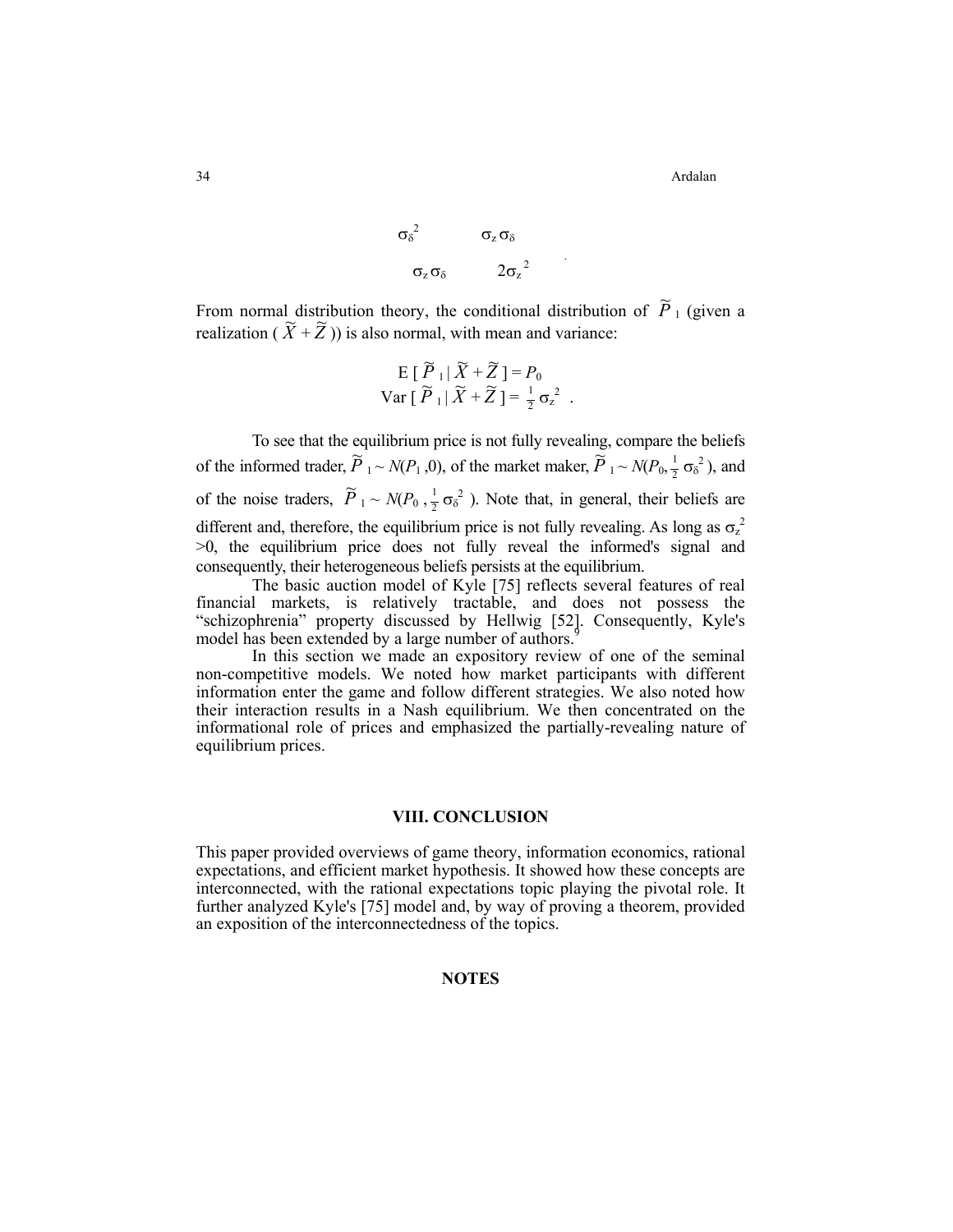- 1. The author would like to acknowledge helpful comments of the anonymous referee on this important point.
- 2. This is discussed in Section IV and references are provided there.
- 3. This is discussed in Section IV and references are provided there.
- 4. The literature that follows Hellwig's [52] direction includes [136, 1, 49, 16, 2, 3, 5, 6, 89].
- 5. The literature that follows Kyle's [74, 75] direction includes [4, 36, 58, 131, 18, 8, 55, 138].
- 6. Reference to this point was made in the rational expectations section as well.
- 7. For simplicity, we assume the mean is zero.
- 8. Actually, there is a typographical error in Kyle [75] as the scalar coefficient in  $(10)$  is reported to be 2, rather than  $1/2$ .
- 9. Kyle [75] also extends his single auction model to both a sequential and a continuous auction model. In the sequential auction model, the informed trader must decide how intensely to trade on the basis of his/her private information, given the pattern of market depth expected at current and future auctions. In the sequential auction equilibrium, the price's informativeness increases over time as information is gradually incorporated into the price. The equilibrium price is almost fully-revealing by the end of trading. In the continuous auction, the time interval between auctions goes to zero; and the equilibrium price becomes fully revealing.

#### **REFERENCES**

- [1] Admati, A. (1985). "A Noisy Rational Expectations Equilibrium for Multi-Asset Securities Markets." *Econometrica*, 53, 629-657.
- [2] Admati, A., and Pfleiderer, P. (1986). "A Monopolistic Market for Information." *Journal of Economic Theory*, 39, 400-438.
- [3] Admati, A., and Pfleiderer, P. (1987). "Viable Allocation of Information in Financial Markets." *Journal of Economic Theory*, 43, 76-115.
- [4] Admati, A., and Pfleiderer, P. (1988). "A Theory of Intraday Patterns: Volume and Price Variability." *Review of Financial Studies*, 1, 3-40.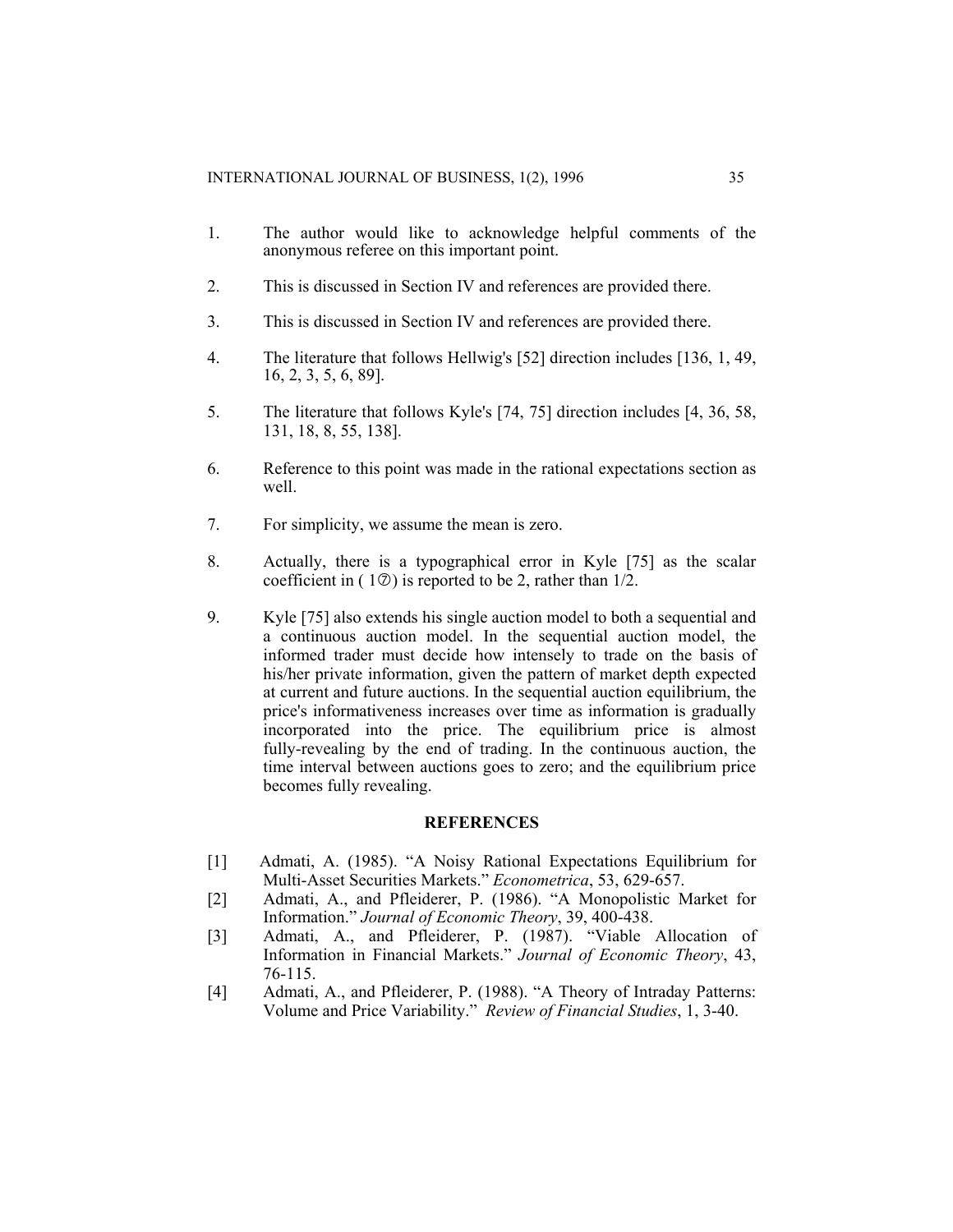- [5] Admati, A., and Pfleiderer, P. (1990). "Direct and Indirect Sale of Information." *Econometrica*, 58, 901-928.
- [6] Admati, A., and Pfleiderer, P. (1991). "Sunshine Trading and Financial Market Equilibrium." *Review of Financial Studies*, 4, 443-481.
- [7] Akerlof, G. (1970). "The Market for `Lemons': Quality Uncertainty and the Market Mechanism." *Quarterly Journal of Economics*, 84, 488-500.
- [8] Back, K. (1992). "Insider Trading in Continuous Time." *Review of Financial Studies*, 5, 387-409.
- [9] Bagnoli, M., and Lipman, B. (1988). "Successful Takeovers Without Exclusion." *Review of Financial Studies*, 1, 89-110.
- [10] Bagnoli, M., Gordon, R., and Lipman, B. (1989). "Stock Repurchases as a Takeover Defense." *Review of Financial Studies*, 2, 423-443.
- [11] Bester, H. (1987). "The Role of Collateral in Credit Markets with Imperfect Information." *European Economic Review*, 31, 887-99.
- [12] Bhattacharya, S. (1979). "Imperfect Information, Dividend Policy, and the Bird in the Hand Fallacy." *Bell Journal of Economics*, Spring, 259-270.
- [13] Boot, A. (1990). "Why Hang on to Losers: Divestitures and Takeovers." *Journal of Finance*, 47, 1401-1424.
- [14] Boot, A., Thakor, A., and Udell, G. (1991). "Credible Commitments, Contract Enforcement Problems and Banks: Intermediation as Credibility Assurance." *Journal of Banking and Finance*, 15, 605-632.
- [15] Braverman, A., Guasch, J., and Salop, S. (1983). "Defects in Disneyland: Quality Control as a Two-Part Tariff." *Review of Economic Studies*, 50, 121-31.
- [16] Brown, D., and Jennings, R. (1989). "On Technical Analysis." *Review of Financial Studies*, 2, 527-551.
- [17] Burdett, K., and Malueg, D. (1981). "The Theory of Search for Several Goods." *Journal of Economic Theory*, 24, 362-76.
- [18] Caballe, J. and Krishnan, M. (1992). "Imperfect Competition in a Multi-Security Market with Risk Neutrality." Working Paper, Krannert Graduate School of Management, Purdue University.
- [19] Chan, Y., Greenbaum, S., and Thakor, A. (1986). "Information Reusability, Competition, and Bank Asset Quality." *Journal of Banking and Finance*, 10, 243-254.
- [20] Chiang, C. (1984). *Fundamental Methods of Mathematical Economics*. McGraw-Hill Publishing Company.
- [21] Cho, I., and Kreps, D. (1987). "Signaling Games and Stable Equilibria." *Quarterly Journal of Economics*, 102, 179-221.
- [22] Clarke, R. (1983). "Duopolists Don't Wish to Share Information." *Economics Letters*, 11, 33-36.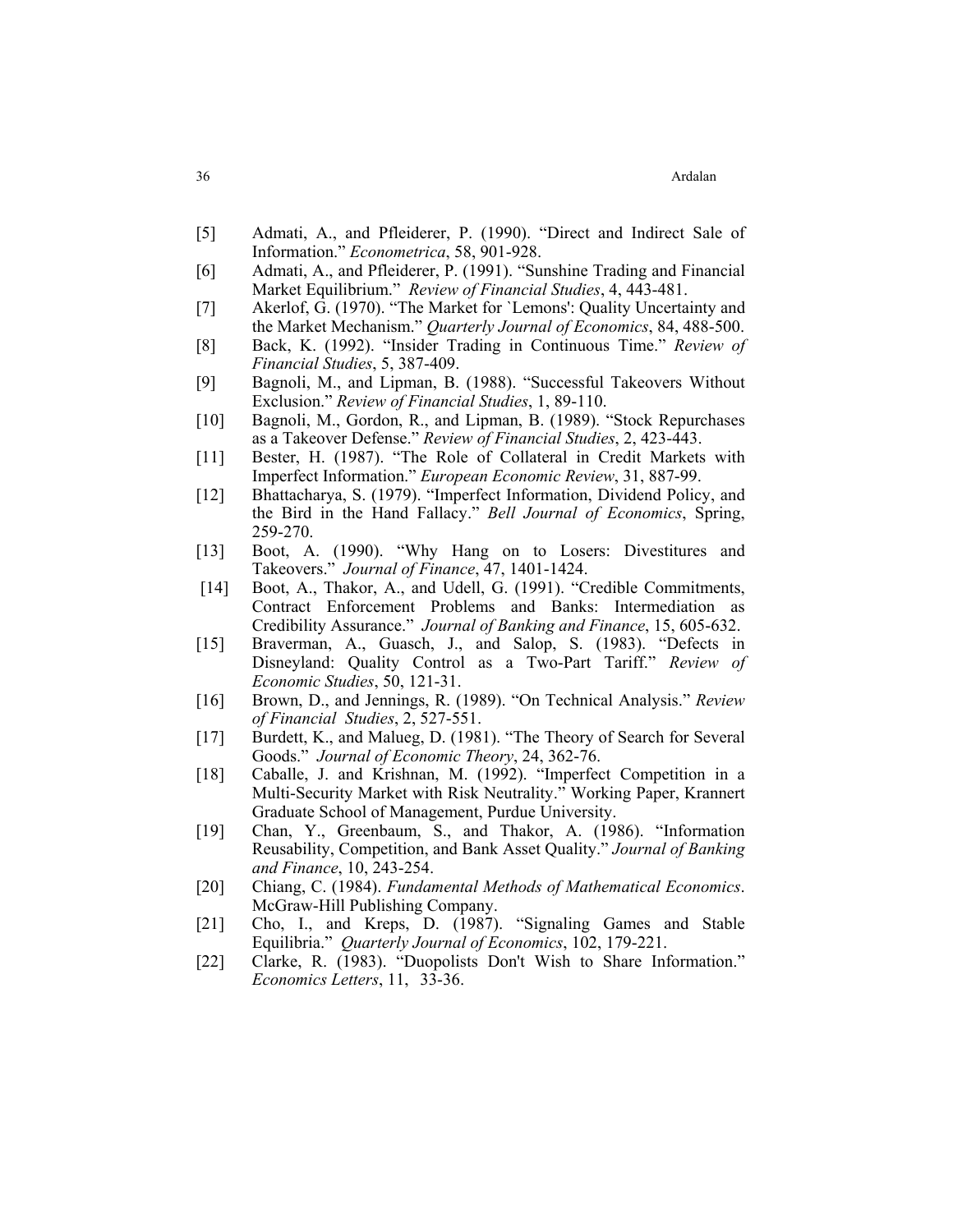- [23] Constantinides, G., and Grundy, B. (1989). "Optimal Investment with Stock Repurchase and Financing as Signals." *Review of Financial Studies*, 2, 445-465.
- [24] Cooper, R., and Ross, T. (1985). "Product Warranties and Double Moral Hazard." *Rand Journal of Economics*, 16, 103-113.
- [25] Copeland, T., and Weston, F. (1988). *Financial Theory and Corporate Policy*. Addison-Wesley Publishing Company.
- [26] Crocker, K., and Snow, A. (1986). "The Efficiency Effects of Categorical Discrimination in the Insurance Industry." *Journal of Political Economy*, 94, 321-344.
- [27] Diamond, D. (1989). "Reputation Acquisition in Debt Markets." *Journal of Political Economy*, Summer, 828-862.
- [28] Diamond, D., and Verrecchia, R. (1981). "Information Aggregation in a Noisy Rational Expectations Economy." *Journal of Financial Economics*, 9, 221-235.
- [29] Dionne, G., and Lasserre, P. (1987). "Adverse Selection and Finite-Horizon Insurance Contracts." *European Economic Review*, 31, 843-861.
- [30] Engelbrecht-Wiggans, R. (1980). "Auctions and Bidding Models: A Survey." *Management Science*, 26, 119-142.
- [31] Fama, E. (1970). "Efficient Capital Markets: A Review of Theory and Empirical Work." *Journal of Finance*, 25, 383-417.
- [32] Fama, E. (1976). *Foundations of Finance*. Basic Books, New York.
- [33] Fama, E. (1991). "Efficient Markets II." *Journal of Finance*, 46, 1575-1617.
- [34] Fama, E., and French, K. (1992). "The Cross-Section of Expected Stock Returns." *Journal of Finance*, 47, 427-65.
- [35] Feinstein, J., Block, M., and Nold, F. (1985). "Asymmetric Information and Collusive Behavior in Auction Markets." *American Economic Review*, 75, 441-460.
- [36] Foster, D., and Viswanathan, S. (1990). "A Theory of the Intraday Variations in Volume, Variance, and Trading Costs in Securities Markets." *Review of Financial Studies*, 3, 593-624.
- [37] French, K. (1980). "Stock Returns and the Weekend Effect." *Journal of Financial Economics*, Winter, 55-69.
- [38] Freund, J., and Walpole, R. (1987). *Mathematical Statistics*. Prentice-Hall, Inc.
- [39] Fudenberg, D., and Tirole, J. (1986). "A `Signal-Jamming' Theory of Predation." *Rand Journal of Economics*, 17, 366-378.
- [40] Gabszewicz, J., and Garella, P. (1987). "Price Search and Spatial Competition." *European Economic Review*, 31, 827-842.
- [41] Gal-Or, E. (1985). "Information Sharing in Oligopoly." *Econometrica*, 53, 329-343.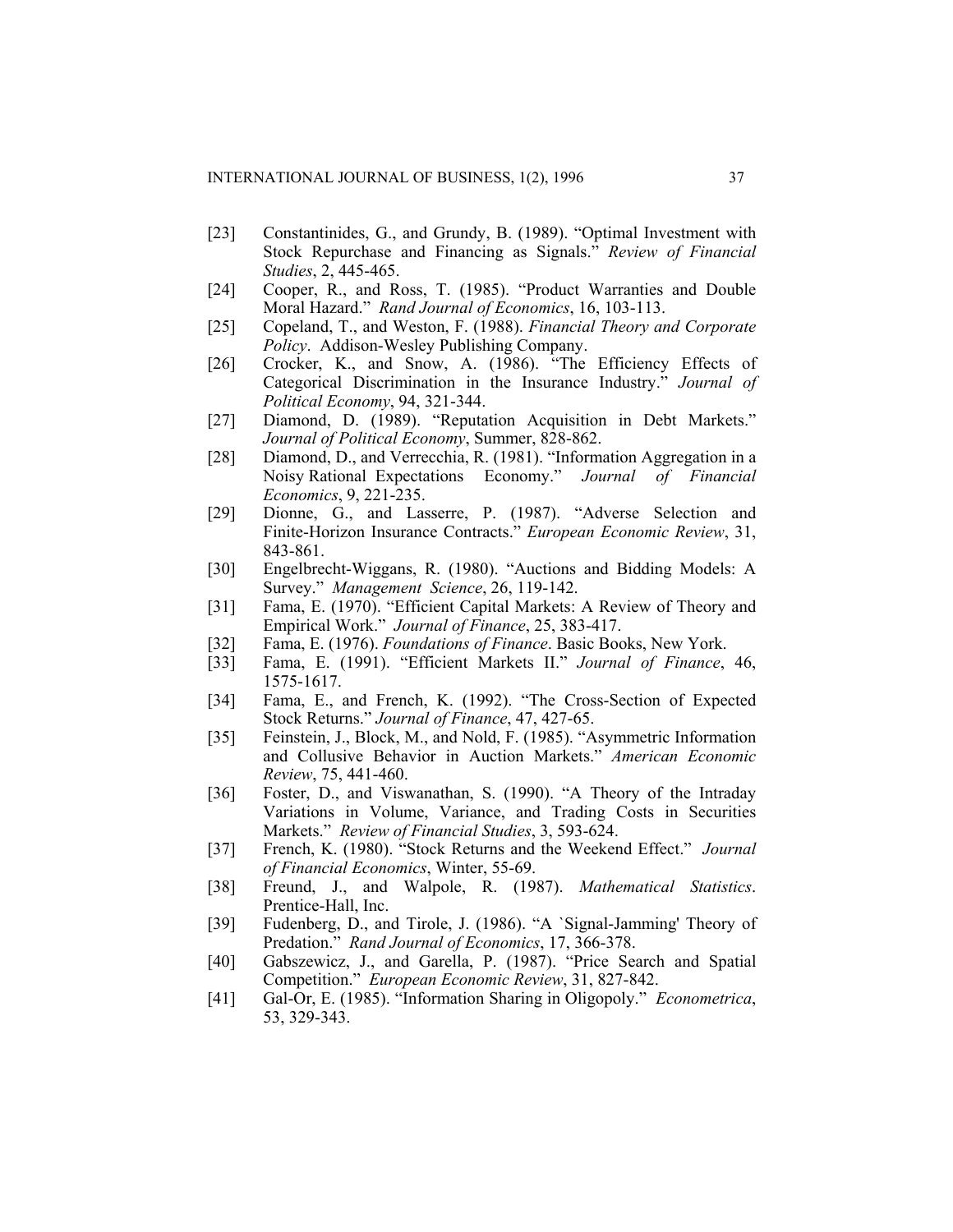- [42] Giammarino, R., and Lewis, T. (1988). "A Theory of Negotiated Equity Financing." *Review of Financial Studies*, 1, 265-288.
- [43] Gibbons, M., and Hess, P. (1981). "Day of the Week Effects and Asset Returns." *Journal of Business*, Fall, 579-96.
- [44] Grossman, S. (1976). "On the Efficiency of Competitive Stock Markets where Traders Have Diverse Information." *Journal of Finance*, 31, 573-585.
- [45] Grossman, S., and Hart, O. (1980). "Takeover Bids, the Free-Rider Problem, and the Theory of the Corporation." *Bell Journal of Economics*, Winter, 42-64.
- [46] Grossman, S., and Shiller, R. (1981). "The Determinants of the Variability of Stock Market Prices." *American Economic Review*, 71, 222-27.
- [47] Grossman, S., and Stiglitz, J. (1976). "Information and Competitive Price System." *American Economic Review*, 66, 246-53.
- [48] Grossman, S., and Stiglitz, J. (1980). "On the Impossibility of Informationally Efficient Markets." *American Economic Review*, 70, 393-408.
- [49] Grundy, B., and McNichols, M. (1989). "Trade and the Revelation of Information through Prices and Direct Disclosure." *Review of Financial Studies*, 2, 495-526.
- [50] Haugen, R. (1995). *The New Finance: The Case Against Efficient Markets*. Prentice Hall, Englewood Cliffs, New Jersey.
- [51] Heal, G. (1977). "Guaranties, and Risk Sharing." *Review of Economic Studies*, 44, 549-560.
- [52] Hellwig, M. (1980). "On the Aggregation of Information in Competitive Markets." *Journal of Economic Theory*, 22, 477-498.
- [53] Hirschleifer, J., and Riley, J. (1979). "The Analytics of Uncertainty and Information - An Expository Survey." *Journal of Economic Literature*, 17, 1375-421.
- [54] Hirshleifer, D., Chordia, T. (1990). "Resolution Preference and Project Choice." Working Paper, University of California, Los Angeles.
- [55] Hirshleifer, D., Subrahmanyam, A., and Titman, S. (1994). "Security Analysis and Trading Patterns When Some Investors Receive Information Before Others." *Journal of Finance*, 49, 1665-1698.
- [56] Hirshleifer, D., and Thakor, A. (1990). "Managerial Conservatism, Project Choice, and Debt." *Review of Financial Studies*, 5, 437-470.
- [57] Hirshliefer, D., and Titman, S. (1990). "Share Tendering Strategies and the Success of Hostile Takeover Bids." *Journal of Political Economy*, 98, 295-324.
- [58] Holden, C., and Subrahmanyam, A. (1992). "Long-Lived Private Information and Imperfect Competition." *Journal of Finance*, 47, 247-270.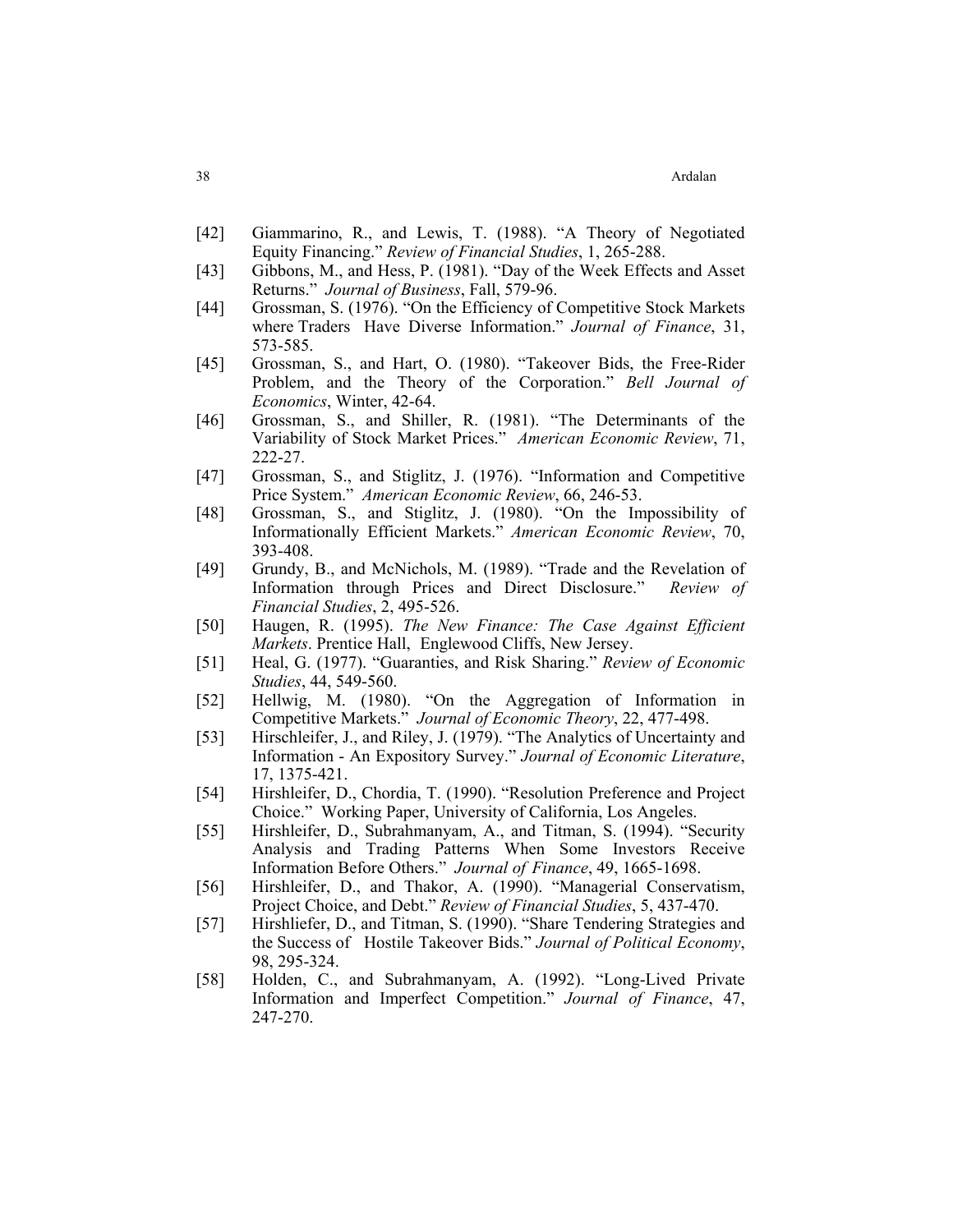- [59] Holt, C. (1979). "Uncertainty and the Bidding for Incentive Contracts." *American Economic Review*, 69, 697-705.
- [60] Holt, C. (1980). "Bidding for Contracts." in *Bayesian Analysis in Economic Theory and Time-Series Analysis, The 1977 Savage Dissertation Awards*, C. Holt and R. Shore (eds.), North-Holland.
- [61] Jaffee, D., and Russell, T. (1976). "Imperfect Information, Uncertainty, and Credit Rationing." *Quarterly Journal of Economics*, 90, 651-666.
- [62] Jensen, M. (1978). "Some Anomalous Evidence Regarding Market Efficiency." *Journal of Financial Economics*, 6, 95-101.
- [63] John, K., and Nachman, D. (1985). "Risky Debt, Investment Incentives, and Reputation in a Sequential Equilibrium." *Journal of Finance*, 40, 863-78.
- [64] Judge, G., Hill, C., Griffiths, W., Lutkepohl, H., and Lee, T. (1988). *Introduction to the Theory and Practice of Econometrics*. John Wiley and Sons.
- [65] Kagel, J., and Levin, D. (1986). "The Winner's Curse and Public Information in Common Value Auctions." *American Economic Review*, 76, 894-920.
- [66] Kim, J. (1985). "The Market for Lemons Reconsidered: A Model of the Used Car Market with Asymmetric Information." *American Economic Review*, 75, 836-843.
- [67] Kleidon, A. (1986). "Anomalies in Financial Economics: Blueprint for Change?" *Journal of Business*, 59, 469-99.
- [68] Kohlberg, E., and Mertens, J. (1986). "On the Strategic Stability of Equilibria." *Econometrica*, 54, 1003-1037.
- [69] Kothari, S., Shanken, J., and Sloan, R. (1995). "Another Look at the Cross-Section of Expected Stock Returns." Working Paper, Simon Graduate School of Business Administration, University of Rochester.
- [70] Kreps, D., and Scheinkman, J. (1983). "Quantity Precommitment and Bertrand Competition Yield Cournot Outcomes." *Bell Journal of Economics*, 14, 326-337.
- [71] Kreps, D., and Wilson, R. (1982). "Reputation and Imperfect Information." *Journal of Economic Theory*, 27, 253-279.
- [72] Kreps, D., and Wilson, R. (1982). "Sequential Equilibria." *Econometrica*, 50, 863-894.
- [73] Kumar, P. (1988). "Shareholder-Manager Conflict and the Information Content of Dividends." *Review of Financial Studies*, 1, 111-136.
- [74] Kyle, A. (1984). "Market Structure, Information, Futures Markets, and Price Formation." in *International Agricultural Trade: Advanced Readings in Price Formation, Market Structure, and Price Instability*, G. Storey, A. Schmitz, and A. Sarris (eds.), Vestview Press.
- [75] Kyle, A. (1985). "Continuous Auctions and Insider Trading." *Econometrica*, 53, 1315-1335.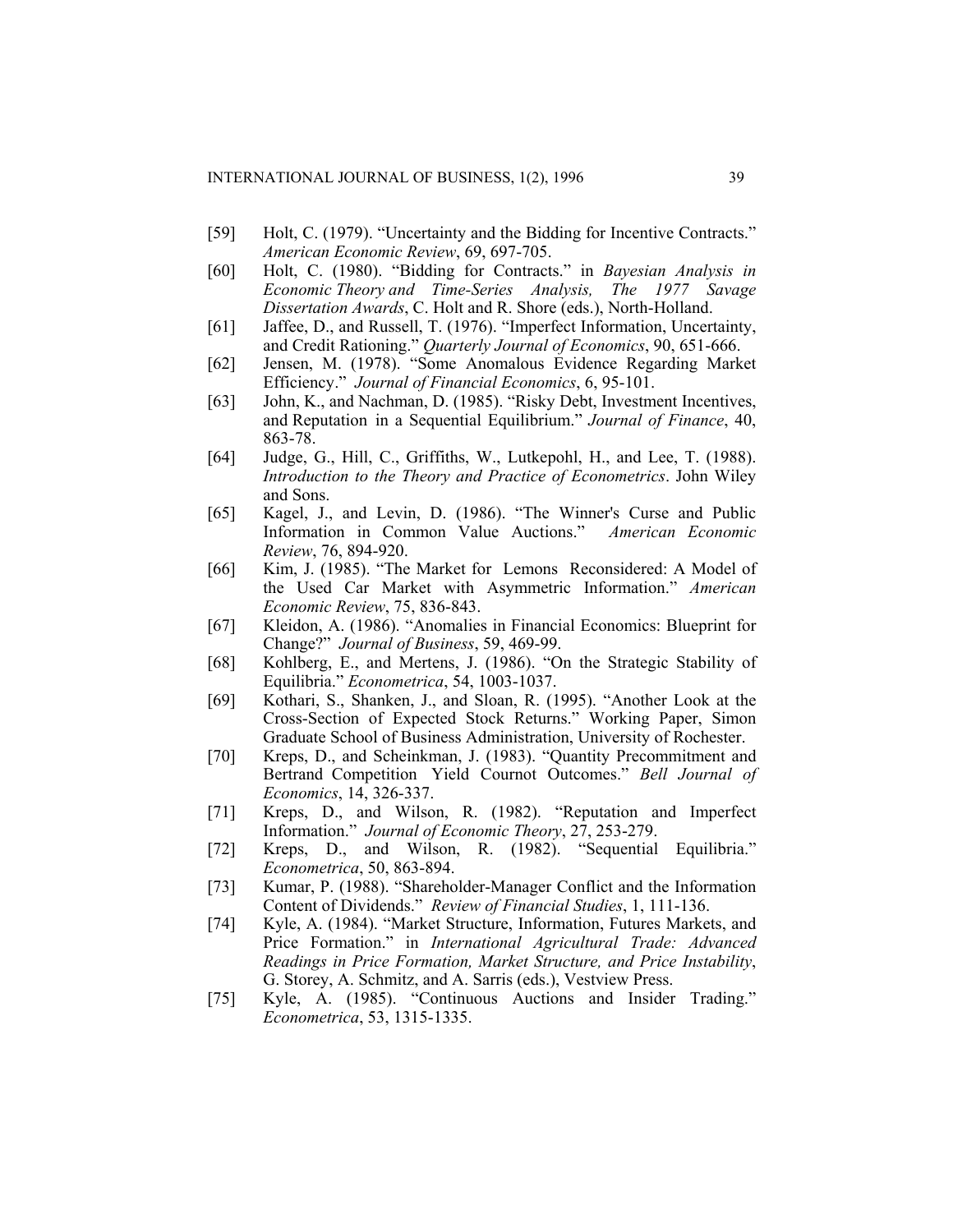- [76] Laffont, J., and Maskin, E. (1987). "Monopoly with Asymmetric Information about Quality: Behavior and Regulation." *European Economic Review*, 31, Papers and Proceedings, 483-489.
- [77] Leland, H., and Pyle, D. (1977). "Information Asymmetries, Financial Structure and Financial Intermediation." *Journal of Finance*, Spring, 371-387.
- [78] LeRoy, S., and Porter, R. (1981). "The Present-Value Relation: Tests based on Implied Variance Bounds." *Econometrica*, 49, 555-74.
- [79] Lustig, I., and Leinback, P. (1983). "The Small Firm Effect." *Financial Analyst Journal*, Winter, 46-49.
- [80] MacLeod, W. (1985). "A Theory of Conscious Parallelism." *European Economic Review*, 27, 25-44.
- [81] McAfee, R., and McMillan, J. (1986). "Bidding for Contracts: A Principal-Agent Analysis." *Rand Journal of Economics*, 17, 326-338.
- [82] McAfee, R., and McMillan, J. (1987). "Auctions and Biddings." *Journal of Economic Literature*, 25, 699-738.
- [83] Milgrom, P. (1979). "A Convergence Theorem for Competitive Bidding with Differential Information." *Econometrica*, 47, 679-688.
- [84] Milgrom, P. (1979). *The Structure of Information in Competitive Bidding*. Garland.
- [85] Milgrom, P., and Roberts, J. (1982). "Predation and Entry Deterrence." *Journal of Economic Theory*, 27, 280-312.
- [86] Milgrom, P., and Roberts, J. (1987). "Informational Asymmetries, Strategic Behavior and Industrial Organization." *American Economic Review*, 77, Papers and Proceedings, 184-193.
- [87] Milgrom, P., and Weber, R. (1982). "A Theory of Auctions and Competitive Bidding." *Econometrica*, 50, 1089-122.
- [88] Myers, S., and Majluf, N. (1984). "Corporate Financing and Investment Decisions When Firms Have Information Investors Do Not Have." *Journal of Financial Economics*, 13, 187-221.
- [89] Naik, N. (1993). "On Aggregation of Information in Competitive Markets: The Dynamic Case." IFA Working Paper 159-92, Institute of Finance and Accounting, London Business School.
- [90] Nelson, P. (1970). "Information and Consumer Behavior." *Journal of Political Economy*, 78, 311-329.
- [91] Noe, T. (1988). "Capital Structure and Signaling Games Equilibria." *Review of Financial Studies*, 1, 331-355.
- [92] Novshek, W., and Sonnenschein, H. (1982). "Fulfilled Expectations Cournot Duopoly with Information Acquisition and Release." *Bell Journal of Economics*, 13, 214-218.
- [93] Osborne, K. (1976). "Cartel Problems." *American Economic Review*, 66, 835-844.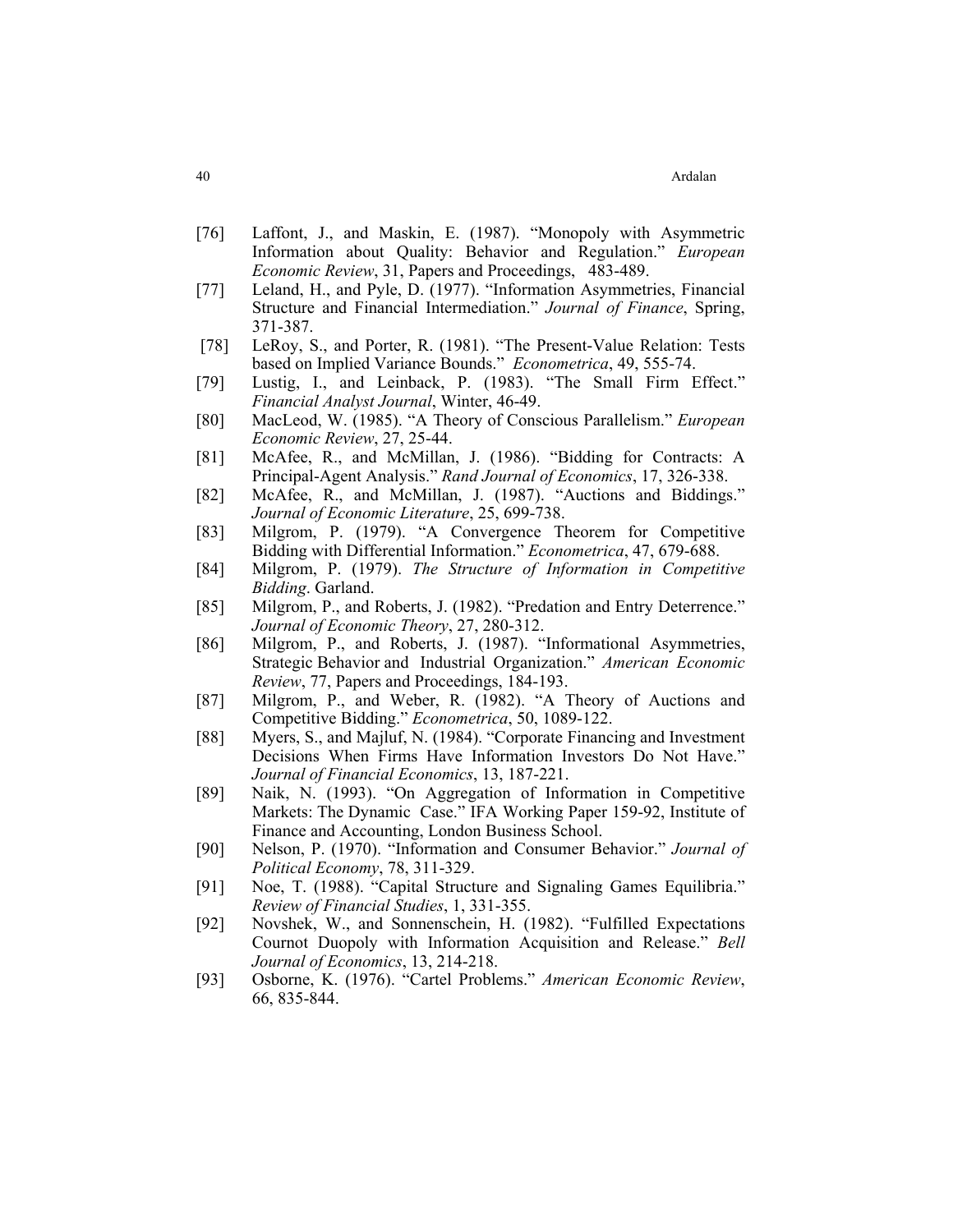- [94] Palfrey, T. (1983). "Bundling Decisions by a Multiproduct Monopolist with Incomplete Information." *Econometrica*, 51, 463-483.
- [95] Pearce, D. (1987). "Challenges to the Concept of Stock Market Efficiency." *Economic Review*, Federal Reserve of Kansas City, 16-23.
- [96] Phlips, L., and Richard, J. (1986). "A Dynamic Oligopoly Model with Demand Inertia and Inventories." *Journal of Mathematical Social Sciences*.
- [97] Porter, R. (1983). "Optimal Cartel Trigger Price Strategies." *Journal of Economic Theory*, 29, 313-338.
- [98] Porter, R. (1983). "A Study of Cartel Stability: The Joint Executive Committee 1880-1886." *Bell Journal of Economics*, 14, 301-304.
- [99] Reece, D. (1978). "Competitive Bidding for Offshore Petroleum Leases." *Bell Journal of Economics*, 9, 369-84.
- [100] Reinganum, M. (1981). "Misspecification of Capital Asset Pricing: Empirical Anomalies Based on Earnings Yields and Market Values." *Journal of Financial Economics*, Winter, 19-46.
- [101] Riley, J., and Samuelson, W. (1981). "Optimal Auctions." *American Economic Review*, 71, 381-92.
- [102] Roberts, J. (1986). "A Signaling Model of Predatory Pricing." *Oxford Economic Papers*, 38, Supplement, 75-93.
- [103] Ross, S. (1977). "The Determination of Financial Structure: the Incentive Signalling Approach." *The Bell Journal of Economics*, 40, 23-40.
- [104] Rothchild, M. (1973). "Models of Market Organization with Imperfect Information: A Survey." *Journal of Political Economy*, 81, 1283-1308.
- [105] Rothchild, M. (1974). "Searching for the Lowest Price when the Distribution of Prices Is Unknown." *Journal of Political Economy*, 82, 689-711.
- [106] Rothchild, M., and Stiglitz, J. (1976). "Equilibrium in Competitive Insurance Markets: An Essay on the Economics of Imperfect Information." *Quarterly Journal of Economics*, 90, 629-650.
- [107] Salop, S. (1977). "The Noisy Monopolist: Imperfect Information, Price Dispersion and Price Discrimination." *Review of Economic Studies*, 44, 393-406.
- [108] Salop, S. (1985). "Practices that (Credibly) Facilitate Oligopoly Coordination." in *New Developments in the Analysis of Market Structure*, J. Stiglitz, and I. Matthewson (eds.), Macmillan.
- [109] Scharfstein, D. (1984). "A Policy to Prevent Rational Test-Market Predation." *Rand Journal of Economics*, 15, 229-243.
- [110] Seidmann, D. (1987). "Incentive for Information Production and Disclosure: Comment." *Quarterly Journal of Economics*, 102, 445-452.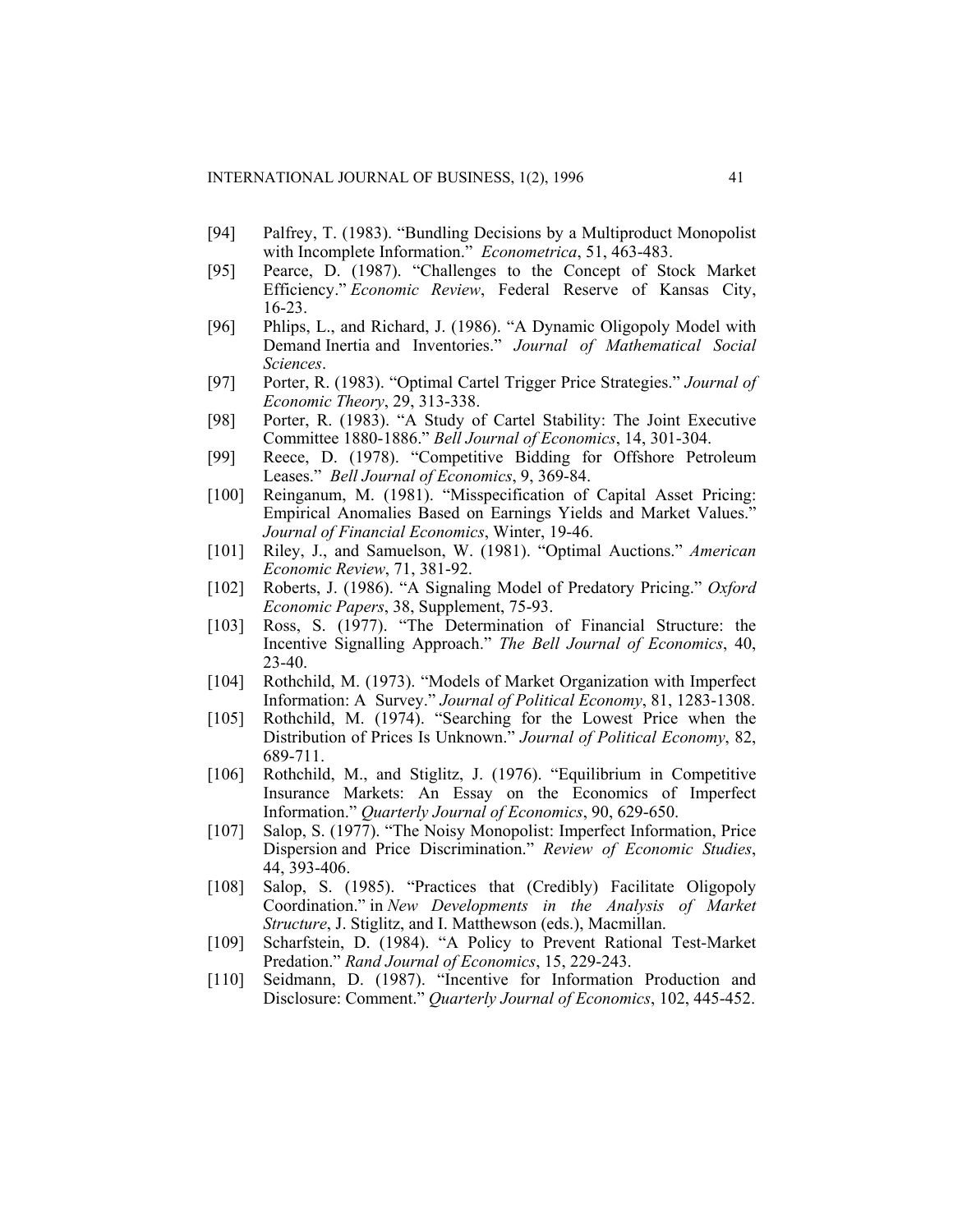- [111] Selten, R. (1978). "The Chain Store Paradox." *Theory and Evidence*, 9, 127-159.
- [112] Shaked, A., and Sutton, J. (1987). "Product Differentiation and Industrial Structure." *Journal of Industrial Economics*, 34, 131-146.
- [113] Shapiro, C. (1982). "Consumer Information, Product Quality, and Seller Reputation." *Bell Journal of Economics*, 13, 20-35.
- [114] Shapiro, C. (1986). "Exchanges of Cost Information in Oligopoly." *Review of Economic Studies*, 53, 433-446.
- [115] Sharpe, S. (1990). "Asymmetric Information, Bank Lending, and Implicit Contracts: A Stylized Model of Customer Relationships." *Journal of Finance*, 45, 1069-1087.
- [116] Shiller, R. (1981). "Consumption, Asset Markets and Macroeconomic Fluctuations." Paper presented at the Money and Banking Workshop, University of Chicago.
- [117] Shiller, R. (1981). "Do Stock Prices Move Too Much to Be Justified by Subsequent Changes in Dividends." *American Economic Review*, 7, 421-36.
- [118] Shiller, R. (1981). "The Use of Volatility Measures in Assessing Market Efficiency." *Journal of Finance*, 36, 291-304.
- [119] Shiller, R. (1984). "Stock Prices and Social Dynamics." *Brooking Papers on Economic Activity*, 2, 457-98.
- [120] Shiller, R. (1984). "Theories of Aggregate Stock Price Movements." *Journal of Portfolio Management*, Winter, 28-37.
- [121] Shleifer, A., and Vishny, R. (1986). "Large Shareholders and Corporate Control." *Journal of Political Economy*, 94, 461-488.
- [122] Slade, M. (1987). "Interfirm Rivalry in a Repeated Game: An Empirical Test of Tacit Collusion." *Journal of Industrial Economics*, 35, 499-516.
- [123] Spence, A. (1974). *Market Signaling: Information Transfer in Hiring and Related Processes*. Harvard University Press.
- [124] Spence, A. (1977). "Consumer Misperceptions, Product Failure, and Producer Liability." *Review of Economic Studies*, 44, 561-572.
- [125] Stahl, K. (1982). "Differential Products, Consumer Search, and Locational Oligopoly." *Journal of Industrial Economics*, 31, 97-113.
- [126] Stark, R., and Rothkopf, M. (1979). "Competitive Bidding: A Comprehensive Bibliography." *Operations Research*, 27, 364-390.
- [127] Stigler, G. (1961). "The Economics of Information." *Journal of Political Economy*, 69, 213-285.
- [128] Stigler, G. (1964). "A Theory of Oligopoly." *Journal of Political Economy*, 72, 44-61.
- [129] Stiglitz, J. (1977). "Monopoly, Non-Linear Pricing and Imperfect Information: The Insurance Market." *Review of Economic Studies*, 44, 407-430.